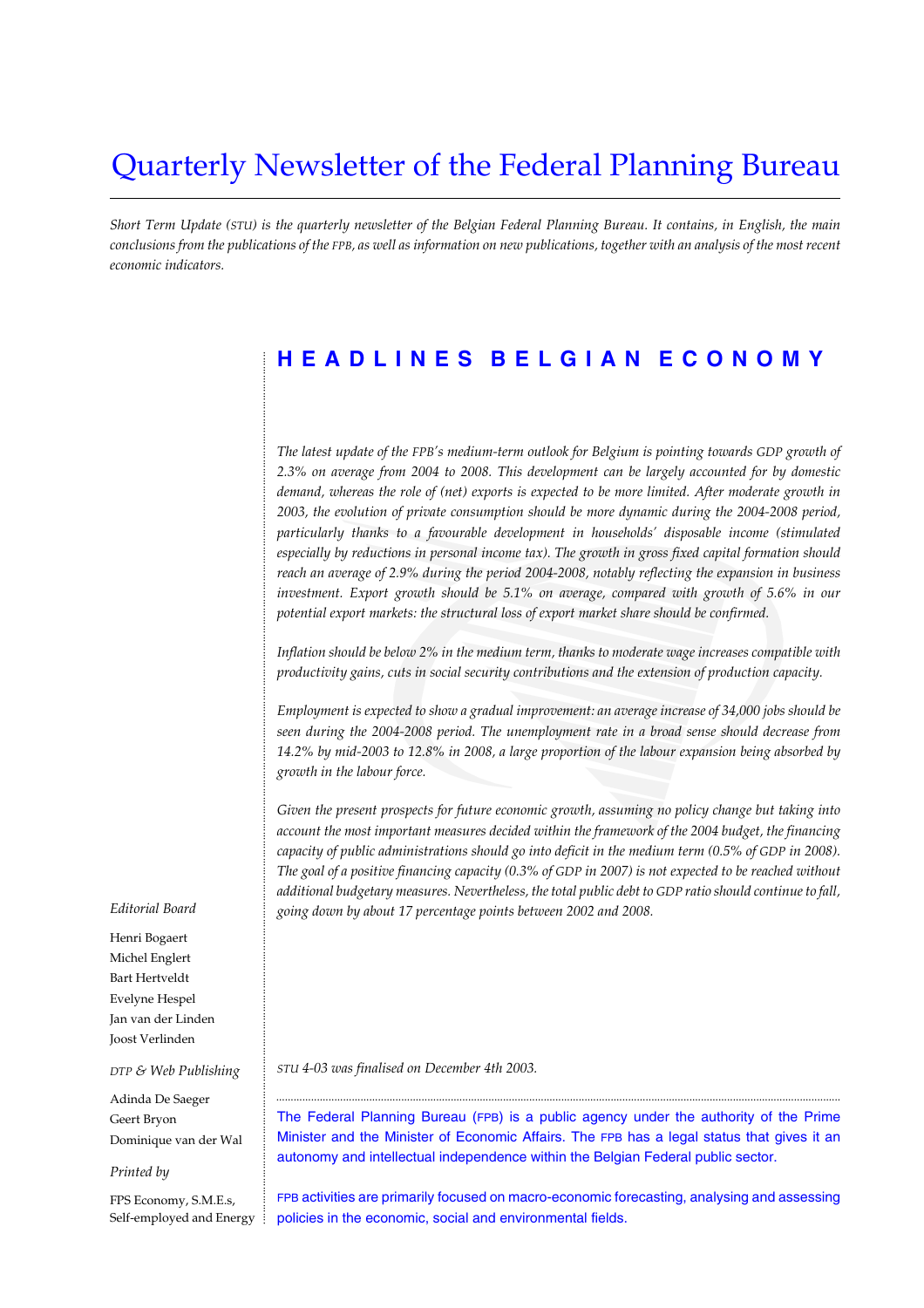# Table of Contents

| · Personal income tax reform and wage formation in Belgium                                                                                                                                                                                                                                                                                                                                                                                                                                                                                                                                                                                            |
|-------------------------------------------------------------------------------------------------------------------------------------------------------------------------------------------------------------------------------------------------------------------------------------------------------------------------------------------------------------------------------------------------------------------------------------------------------------------------------------------------------------------------------------------------------------------------------------------------------------------------------------------------------|
|                                                                                                                                                                                                                                                                                                                                                                                                                                                                                                                                                                                                                                                       |
| • Economic outlook 2003-2008 for November 2003                                                                                                                                                                                                                                                                                                                                                                                                                                                                                                                                                                                                        |
|                                                                                                                                                                                                                                                                                                                                                                                                                                                                                                                                                                                                                                                       |
| • Economic forecasts for Belgium by different institutions<br>• Economic forecasts for the euro area by different institutions                                                                                                                                                                                                                                                                                                                                                                                                                                                                                                                        |
|                                                                                                                                                                                                                                                                                                                                                                                                                                                                                                                                                                                                                                                       |
| • Introduction to structural economic performance<br>• Key Indicators: openness<br>· Key indicators: foreign direct investment<br>• Key indicators: productivity and prices<br>• Key indicators: internal market<br>• Framework conditions: education<br>• Framework conditions: R&D and innovation<br>• Framework conditions: taxation<br>• Network industries: telecommunications<br>• Network industries: gas and electricity<br>· Network industries: railways<br>• Network industries: postal services                                                                                                                                           |
| • Climate change and economics<br>• Bio-demographic aspects of ageing and use of care by the elderly<br>• On temporary recruitment subsidies in Belgium<br>• The making of the economic budget<br>· Input-output tables: an analysis tool<br>• An attempt to compare the input-output tables for 1990 and 1995<br>• An Economic Analysis of the Production and Distribution of Alcoholic Beverages<br>• Geographical and urban dynamics of employment in Belgium: main driving forces<br>and impact of ICT<br>· Subsidiaries of Belgian companies in foreign countries: the Belmofi-database<br>• Other Recent Publications<br>• Research in progress |
|                                                                                                                                                                                                                                                                                                                                                                                                                                                                                                                                                                                                                                                       |
| · Recent history of major economic policy measures                                                                                                                                                                                                                                                                                                                                                                                                                                                                                                                                                                                                    |
| 28                                                                                                                                                                                                                                                                                                                                                                                                                                                                                                                                                                                                                                                    |
|                                                                                                                                                                                                                                                                                                                                                                                                                                                                                                                                                                                                                                                       |

............................................................................................................................................................................................................................................................................................................

All FPB publications, mentioned in this STU, can be obtained either by sending a fax  $\frac{1}{2}$  (+32 2 5077373) or by filling in the necessary form on our Internet site (http://www.plan.be).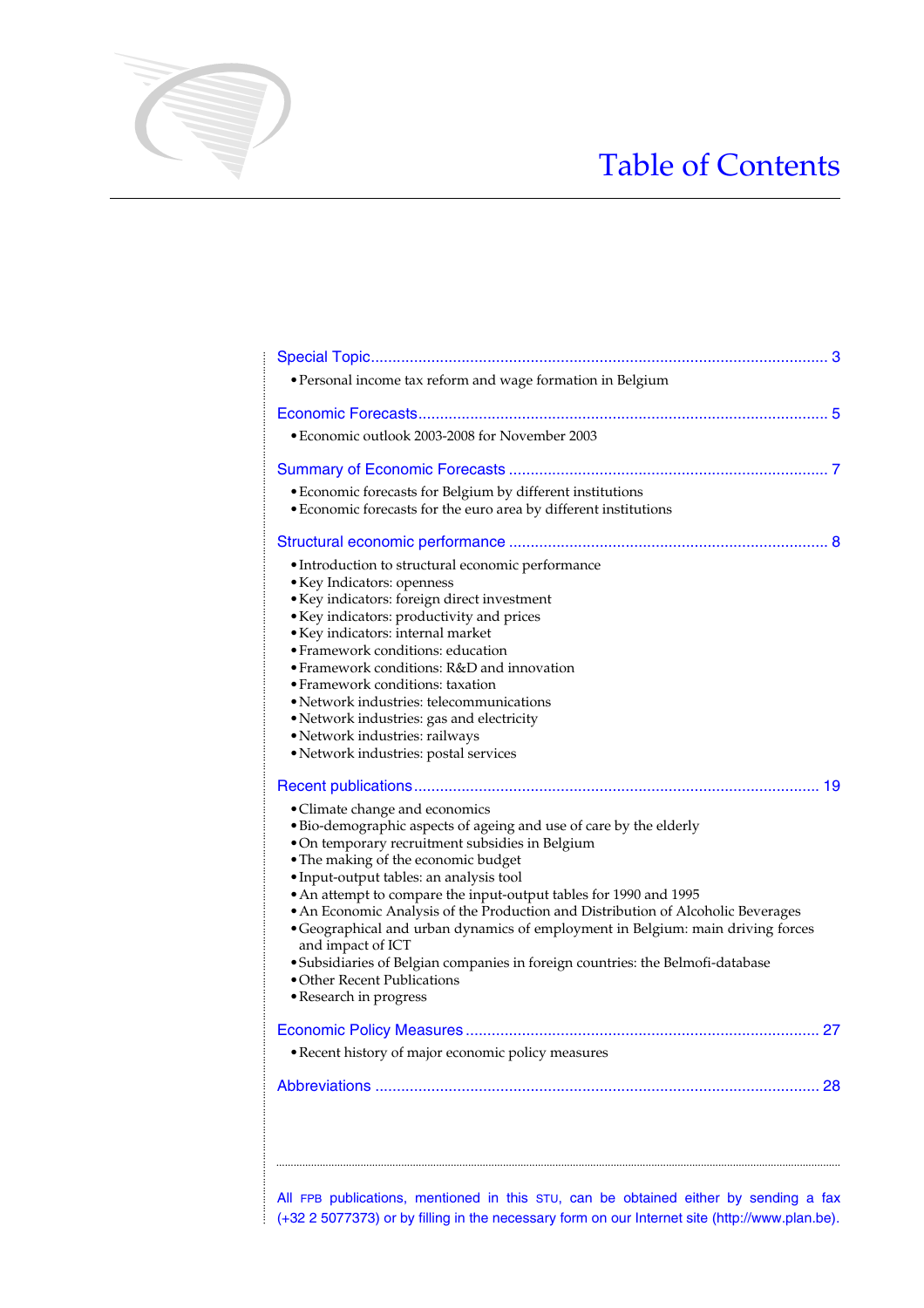The impact of the current personal income tax reform on wages, value added and production is assessed. During the transition phase, the effects will be more modest than in the medium or long run because of both the delayed impact on wages and the gradual nature of the tax cut.

#### The fiscal reform

The personal income tax reform, which is to be implemented gradually in the fiscal years 2002-2005 (personal income revenue years 2001-2004), was set up as a multi-tier measure, comprising changes in various tax parameters. In addition to the personal income tax reform, the surcharge income tax ('crisis levy' / 'bijkomende crisisbijdrage' / 'contribution complémentaire de crise') was to be phazed out gradually during the 2000-2003 period<sup>1</sup>. When fully introduced, both initiatives will amount to 1.6% of GDP in 2005. As a result, the personal income tax rate is expected to be lowered by 3.12 percentage points in 2005 and beyond, starting with a 0.53 percentage-point cut in 2001 (table 1).

In the federal government's policy manifesto of October 2000, it was argued that the fiscal reform was intended to help contain the cost of wages and to increase the disposable income of the working population. The manifesto stated that the personal income tax cut would moderate gross wage demands in the central bargaining round that would set wages and other labour market conditions for 2001-2002. Other aspects of the fiscal reform were explicitly designed as incentives to labour supply, particularly at the lower end of the wage distribution. The upward pressure on domestic prices - in response to the rise in purchasing power and induced labour-market tensions - and the resulting adverse effects on international price competitiveness were implicitly assumed to be minor or of limited relevance in view of quantitatively similar tax cutting measures abroad. Importantly, the emphasis on the effects of cutting personal income taxes on wage bargaining - while reductions in social-security contributions (SSCs) were also put in place - reflects the federal government's belief that the choice between a cut in payroll taxes or SSCs matters when it comes to wage formation. This belief is partially corroborated by economic theory and empirical evidence of the non-equivalence of payroll taxes and SSCs in the short run, despite the long-run equivalence of labour taxes.

Adopting a counter-factual approach, the FPB has used its new macroeconometric labour-market model of the market sector $^2$  to examine what would happen if the fiscal reform were not implemented. Since the model does not distinguish different wage categories, the wage level specific aspects of the fiscal reform could not be taken into account. Crucially, according to the econometrics of the model, the tax incidence on employers and employees is an intermediary case between zero impact on wages (where employees bear the full burden due to lower take-home wages if taxes are raised) and maximum impact on wages (where employers bear the full burden due to higher wage costs if taxes are raised).

#### The macroeconomic effects

In the absence of the fiscal reform, the income-tax and hence the wage-wedge would be higher, implying higher equilibrium real wages, lower real take-home wages, and lower real value added and employment in the long run<sup>3</sup>. Unemployment would be higher because of both the general drop in economic activity and the fall in the price of capital relative to labour. The upward pressure on real wages, initiated by the wage-wedge rise, would be strengthened by the rise in labour productivity (which is due to the rise in the capital-labour ratio) and in the replacement rate between the average real unemployment benefit (which is unaffected by assumption) and the average real take-home wage (which would fall). The decrease in labour-market tensions - resulting from the rise in unemployment - would reduce the upward pressure on real wages to some extent. Since - for a given number of unemployed - the number of vacancies that could be scrapped would exceed the fall in the number of jobs, the bottle-neck in matching supply and demand on the labour market would become less se-

<sup>1.</sup> Saintrain M. (2001), La réforme de l'impôt des personnes physiques, Federal Planning Bureau, Working Paper 01-01.

<sup>2.</sup> Joyeux C., Hendrickx K., Masure L., Stockman P. (2003), *Een nieuw macro-econometrisch arbeidsmarktmodel: schatting, basissimulatie en arbeidsmarktbeleidsimulaties,* Federal Planning Bureau, Working Paper 13-03.

<sup>3.</sup> The labour market model exists in two versions, reflecting differences in wage formation. In the right-to-manage version, derived from a collective wage bargaining framework, a decrease in labour-market tensions, causing downward pressure on the wage, is measured by a drop in the unemployment rate; in the job-search model, derived from rent-sharing between employers and employees in response to differences in information about productivity and job opportunities, lower labour-market tensions are measured by a rise in the unemployment-vacancies ratio. The differences between the two models only become obvious in the medium and long run because of the slow adjustment in the two models. Therefore - and because of the rapid succession of significant shocks in the income-tax rate over 2000-2005 - the two model versions initially predict similar results; only after 2010 do the differences between the two become apparent. According to the right-to-manage model (job-search model), non-implementation of the fiscal reform would raise the equilibrium real wage by +1.7% (+2.6%), depress employment by -2.4% (-3.5%), real value added by -1.6% (-2.2%) and the real take-home wage by -2.7% (-1.5%) in the long run.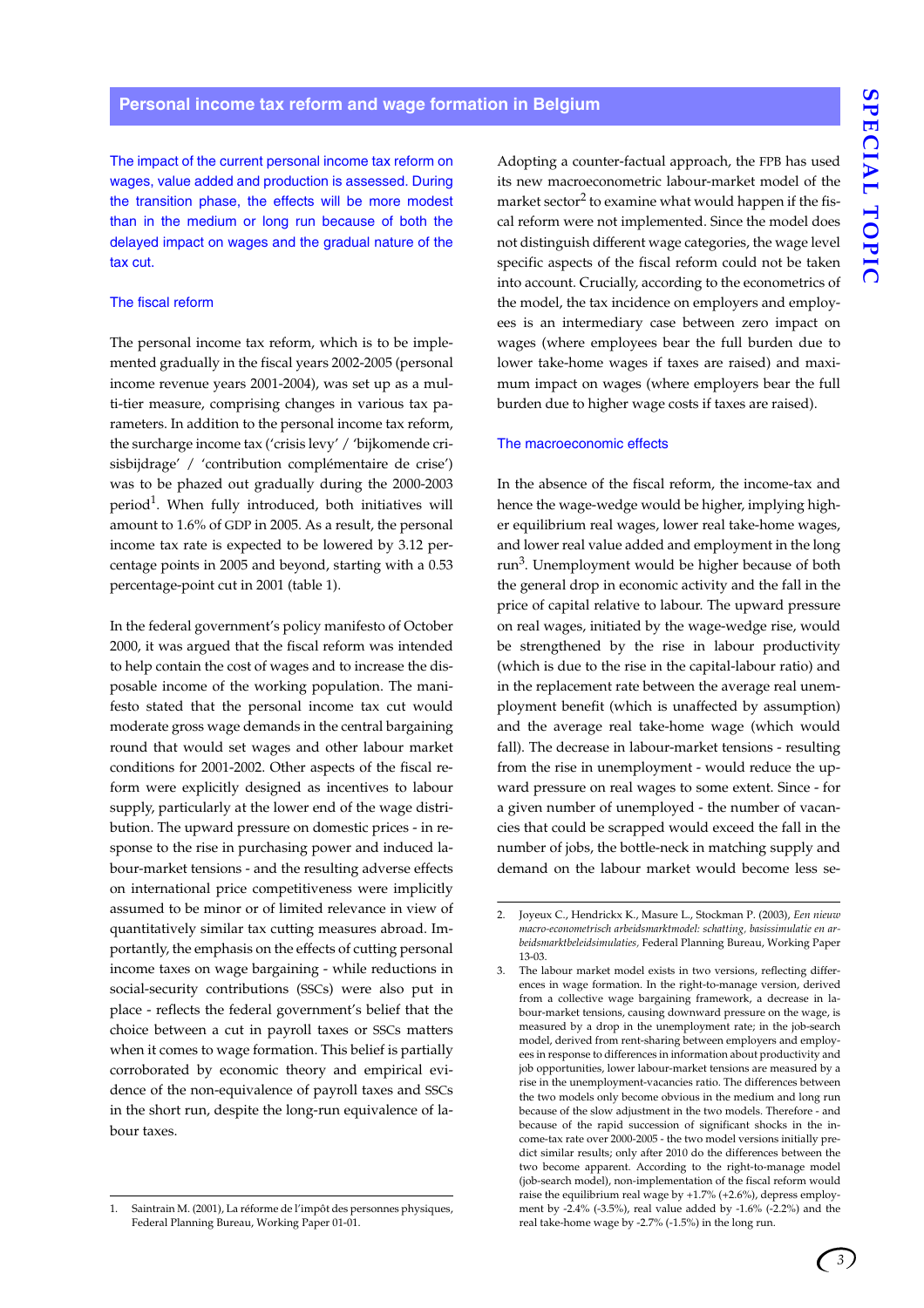vere. The rise in the labour cost - including matching cost - would therefore be less than than the rise in wages. Due to mark-up price setting, the value-added price would follow the rise in domestic factor costs, triggering a rise in consumer prices and prices of investment goods as well.

During the transition to the new long-run equilibrium, short-run real wages would tend to rise due to the push of the higher long-run equilibrium wage rate and because of the direct impact of the higher income tax rate. Nominal wages and hence nominal take-home wages would be propped up by the rise in the price of goods. Initially the negative effects on employment and value added would be modest, but these would become increasingly significant. Aggregate demand would fall as a consequence of the value-added price rise (and the resulting loss of international price competitiveness) and the fall in households' real disposable income. The fall in households' real disposable income would be accounted for by the fall in market-sector employment and by the drop in real take-home wages.

#### Effects on wage growth

Non-implementation of the fiscal reform would have had implications for wage growth in 2001-2002 and 2003-2004. Assuming that the fiscal reform was discounted at the time when the wage benchmark was centrally negotiated, the negotiated wage growth for 2003-2004 would have had to be higher in absence of the fiscal reform to satisfy employees. As for the wage growth seen in 2001-2002, wages would have been higher through either the effect on central wage bargaining (if the fiscal reform had been anticipated) or the wage

drift (if the fiscal reform had not been fully anticipated). The required additional accumulated increase in nominal hourly wages over 2001-2004 is assessed to be between 2.2 and 2.3 percentage points, i.e. about 0.5 percentage points on a yearly basis on average. This figure takes into account the gradual nature of the fiscal reform and the sluggish response in the goods and production factor markets and therefore understates the long-run impact on wage growth. It is uncertain whether the outcome without the fiscal reform would have met the requirement that the wage growth rate should not exceed wage growth abroad - the essence of the policy of wage benchmarking in Belgium - and hence would have had the government's blessing.

#### Tax incidence: sharing the tax burden

Wages and the take-home wages in real terms gauge the impact on employers and employees. On first impact, the burden of the income tax rise would fall mainly on the employees and to a lesser extent on the employers. In 2001, real take-home wages (i.e. after allowing for the consumer price increase) would have fallen by 0.53% in the right-to-manage economy (or 0.56% in the job-search economy) whereas real wages (i.e. after allowing for the value-added price increase) would have risen by 0.29% (or 0.25%). Some of the tax burden would be passed from employees to employers in the job-search model between 2005 and 2010 but not in the right-to-manage model. In the job-search model, the fall in real take-home wages would amount to 2.4% in 2005 but only 1.7% in 2010 whereas real wages would rise by 2.1% in 2005 and 2.5% in 2010.

#### **Table 1 - Effect on the market sector if the fiscal reform is not implemented (2001-2010)**

|                                                                    | Right-to-manage wage formation |          |          | Job-search wage formation |          |          |
|--------------------------------------------------------------------|--------------------------------|----------|----------|---------------------------|----------|----------|
|                                                                    | 2001                           | 2005     | 2010     | 2001                      | 2005     | 2010     |
| Personal income tax rate <sup>a</sup>                              | 0.53%                          | 3.12%    | 3.12%    | 0.53%                     | 3.12%    | 3.12%    |
| <b>Price and wage levels</b> (percentage difference over baseline) |                                |          |          |                           |          |          |
| - Nominal wage                                                     | 0.30%                          | 2.78%    | 3.57%    | 0.26%                     | 2.76%    | 4.28%    |
| - Real wage (deflated by the value-added price index)              | 0.29%                          | 2.13%    | 2.00%    | 0.26%                     | 2.14%    | 2.51%    |
| - Real take-home wage (deflated by the consumer price index)       | $-0.53%$                       | $-2.42%$ | $-2.32%$ | $-0.56%$                  | $-2.42%$ | $-1.73%$ |
| <b>Production</b> (percentage difference over baseline)            |                                |          |          |                           |          |          |
| - Value added (constant prices)                                    | $-0.11%$                       | $-0.69%$ | $-0.99%$ | $-0.11%$                  | $-0.68%$ | $-1.01%$ |
| - Capital stock                                                    | $-0.03%$                       | $-0.31%$ | $-0.34%$ | $-0.03%$                  | $-0.31%$ | $-0.33%$ |
| - Employment                                                       | $-0.14%$                       | $-1.20%$ | $-1.69%$ | $-0.14%$                  | $-1.21%$ | $-1.92%$ |

a. Percentage-point difference over baseline; defined w.r.t. gross wage; because of the one-year up to two-year delay in bringing prepayed tax revenue in line with the proper<br>rate, a system involving prelevies and tax refu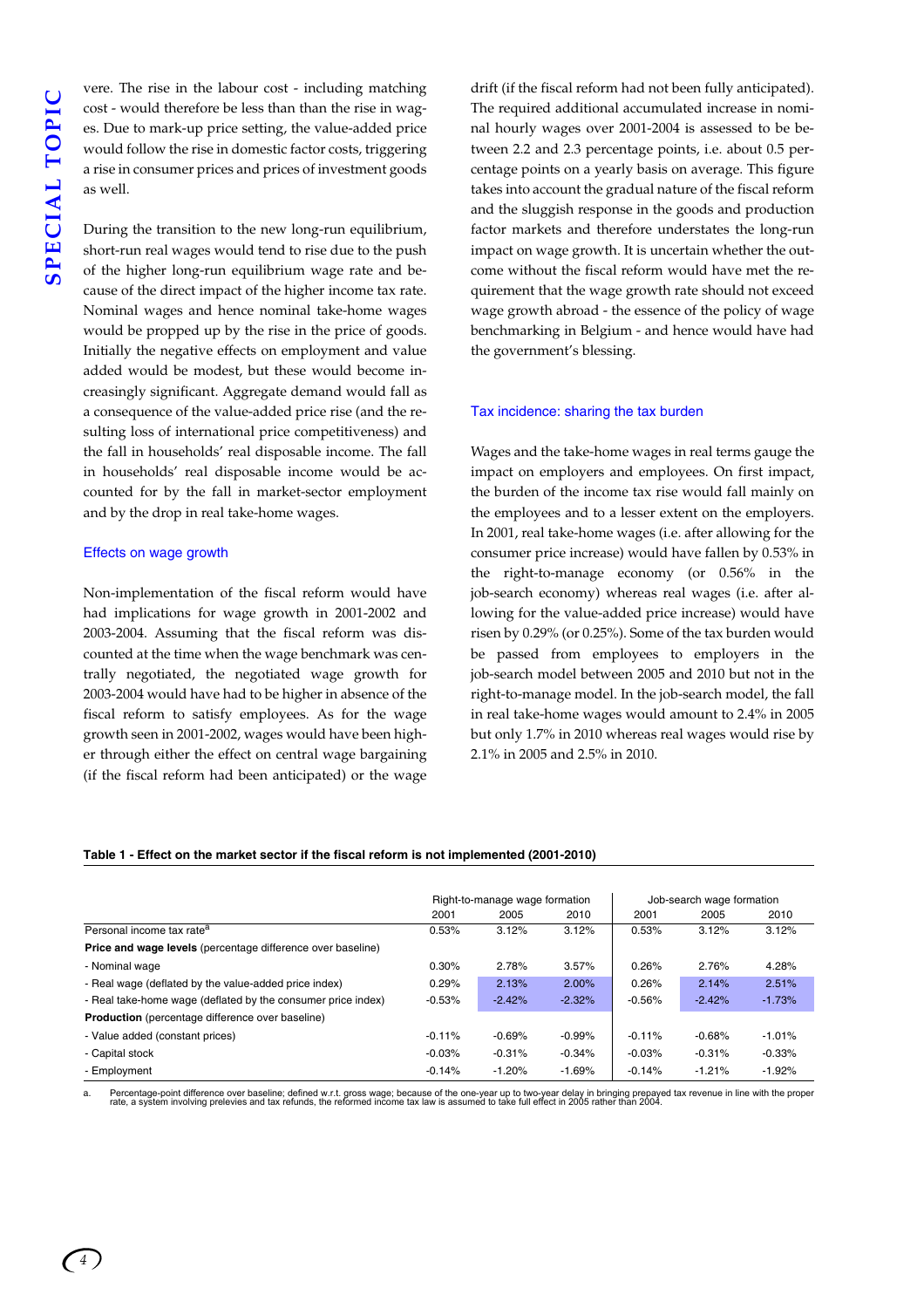In October the FPB prepared an update of its medium-term economic outlook in April 2003, covering the 2003-2008 period. This new outlook should serve as the macroeconomic basis for the calculations in the new Belgian Stability Program (prepared for the 2003-2007 period). This projection was completed in November to take into account, as far as possible, the measures decided within the framework of the 2004 budget.

Updated medium-term economic outlook based on revised short-term evolution and on less sustained development in potential markets in the medium term.

Based on an updated short-term forecast (see economic forecasts for 2003-2004, September 2003) and slightly revised growth in potential export markets in the medium term, the new medium-term forecast shows average GDP growth reaching 2.1% during the 2003-2008 period. As in the economic forecast for May 2003, this development can largely be accounted for by domestic demand. The role of (net) exports is expected to be more limited.





After moderate growth in 2003, private consumption should evolve in a more dynamic way during the 2004-2008 period, particularly thanks to a favourable development in households' disposable income (boosted in particular by reductions in personal income tax). The average growth in gross fixed capital formation should be 2.9% during the 2004-2008 period, notably reflecting the expansion in business investment.

Growth in exports is expected to be negative in 2003, due to the unfavourable international context and a decreasing share of the export market. Afterwards, growth in exports should be 5.1% on average and the contribution of net exports to GDP growth should be equal to 0.2%. The external surplus should reach 5.4% of GDP in 2008 (partly due to the recovery in the terms of trade).

The level of the external surplus also reflects abundant domestic savings and a public financing capacity near to equilibrium.

#### Inflation remains below 2%

Limited wage increases (compatible with productivity gains) and a moderate increase in imported costs are the main factors accounting for the inflation rate remaining broadly below 2% in the medium term. Moreover, a negative output gap in the first few years of the projection will help to keep inflation low.

#### Employment growth not sufficient to reduce the unemployment rate significantly

Another crucial result of the forecast concerns employment. After a small decrease in 2003, employment should grow by about 34,000 jobs each year during the 2004-2008 period (as compared with an increase of 43,000 jobs, on average, during the 1996-2002 period). This result can be explained by the favourable macroeconomic context, with GDP growth recovering from only 0.9% in 2003 to an average of 2.3% during the 2004-2008 period. Limited wage increases (introduced as a hypothesis within the framework of the 1996 law on the promotion of employment and safeguarding competitiveness) should also help to create employment. Finally, various measures in favour of employment, notably the new reductions in social security contributions (and also activation and insertion programs) and working time reduction should also play a role.

The decline in industrial employment should continue, with the number of jobs lost in manufacturing industry reaching 34,000 during the 2003-2008 period. At the same time the number of jobs created in market services should exceed 200,000, bringing the share of employment in market services to more than 58% of total employment (43% in 1980 and 50% in 1990).

The population of working age will increase considerably (by 162,500 persons) during the 2003-2008 period, mainly because the sparsely populated generations that were born during the Second World War will be leaving the population of working age. The overall participation rate is favourably influenced by the increase in female participation rates, but suffers from adverse demographic changes (increasing share of older age groups) within the population of working age.

Given the strong increase in the population of working age, renewed net job creation from 2004 onwards gives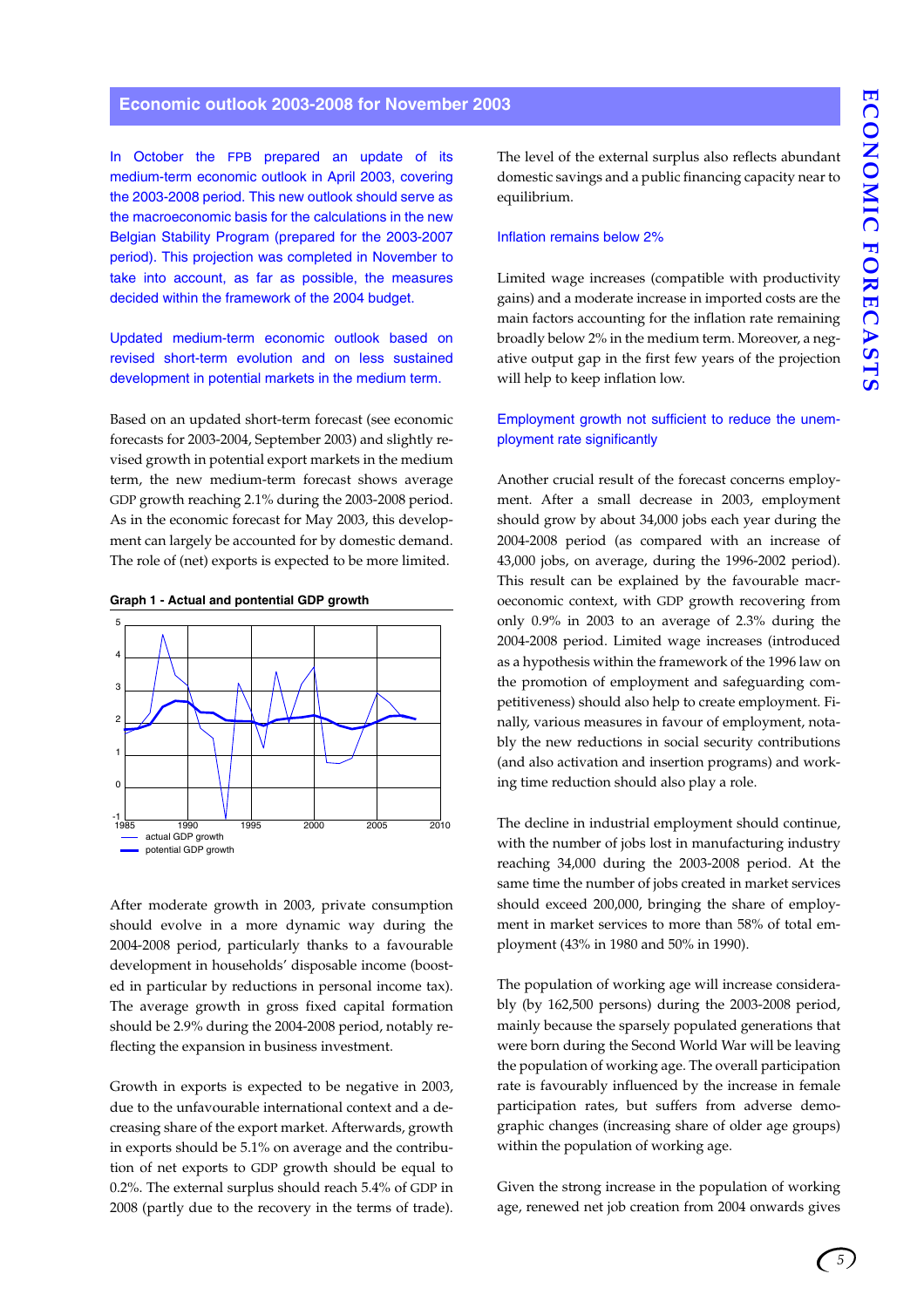rise to only modest increases in the employment rate. The employment rate falls for two consecutive years in 2002 and 2003, before gradually rising from 61.6% in 2003 to 62.7% in 2008. The employment rate in the older age groups (50 and above) has been growing and will continue to grow above average. In combination with the demographic changes in favour of this age group, this will lead to a marked increase in the proportion of persons aged 50-64 in the working population (from 18.6% in 2002 to 21.5% in 2008).

Given the considerable increase in the labour force, net job creation will only just be sufficient to gradually force unemployment in absolute terms back to its 2002 level. The unemployment rate should still increase in 2003 (from 13.3% to 14.2%) and in 2004, but should then drop to 12.8% in 2008. Due to the implementation of recent policy measures (aimed at discouraging access to early retirement schemes for people on unemployment benefits), the proportion of active job seekers within the wider group of unemployed people will increase.

#### **Graph 2 - Employment and unemployment**



Unemployment rate in a broad sense (in % of labour force- right handscale)

**Table 2 - Key figures for the updated medium-term economic outlook in October 2003 (period averages - changes in volume unless otherwise stated)** 

#### Public finances not balanced in the medium term

As usual, the exercise assumes that policy remains unchanged but takes into account (as much as possible) the measures decided within the framework of the 2004 budget.

The public accounts should be balanced in 2003-2004, partly due to one-shot measures, but a deficit should appear afterwards, fluctuating at around 0.8-1.0% of GDP in the 2004-2007 period. The equilibrium is not expected to have been restored completely by the end of the forecast period (with a deficit still amounting to 0.5% of GDP).

The medium term target of the Government (a structural financing capacity of 0.3% of GDP in 2007) is not expected to be reached without additional measures. Nevertheless, the total public debt to GDP ratio should continue to fall, going down by about 17 percentage points between 2002 and 2008 (this ratio should be equal to 89% in 2008).

The reappearance of a public deficit from 2005 onwards will be accounted for by declining receipts (as a % of GDP - the decline of receipts is particularly pronounced in 2005 and 2006). Entity I (federal authorities and social security), though benefiting from the reduction in interest charges, will be affected by the reduction in both the income tax burden and social security contributions. Entity II (Communities, Regions and Local authorities) should maintain a positive financing capacity throughout the whole forecasting period.

|                                                                 | 1991-1995 | 1996-2002 | 2003-2008 |
|-----------------------------------------------------------------|-----------|-----------|-----------|
| Potential export market                                         | 5.8       | 6.0       | 5.2       |
| Private consumption                                             | 1.7       | 1.9       | 2.0       |
| Public consumption                                              | 1.5       | 2.0       | 1.8       |
| Gross fixed capital formation                                   | $-0.4$    | 2.5       | 2.8       |
| Stock building (contribution to GDP growth)                     | 0.1       | 0.0       | 0.0       |
| Final domestic demand                                           | 1.2       | 2.0       | 2.2       |
| Exports                                                         | 4.0       | 4.3       | 4.1       |
| Imports                                                         | 3.6       | 4.2       | 4.3       |
| Net exports (contribution to GDP growth)                        | 0.4       | 0.3       | 0.0       |
| <b>GDP</b>                                                      | 1.6       | 2.2       | 2.1       |
| Private consumption prices                                      | 2.3       | 1.8       | 1.4       |
| Real disposable income households                               | 2.1       | 1.1       | 2.0       |
| Domestic Employment (annual changes in '000)                    | $-5.7$    | 42.4      | 27.8      |
| Unemployment rate FPB definition (end of period)                |           |           |           |
| thousands                                                       | 649.1     | 647.4     | 640.5     |
| % of labour force                                               | 14.3      | 13.4      | 12.8      |
| Current account balance (% of GDP, end of period)               | 5.7       | 5.0       | 5.4       |
| General Government financing capacity (% of GDP, end of period) | $-4.3$    | 0.0       | $-0.5$    |

a. end of period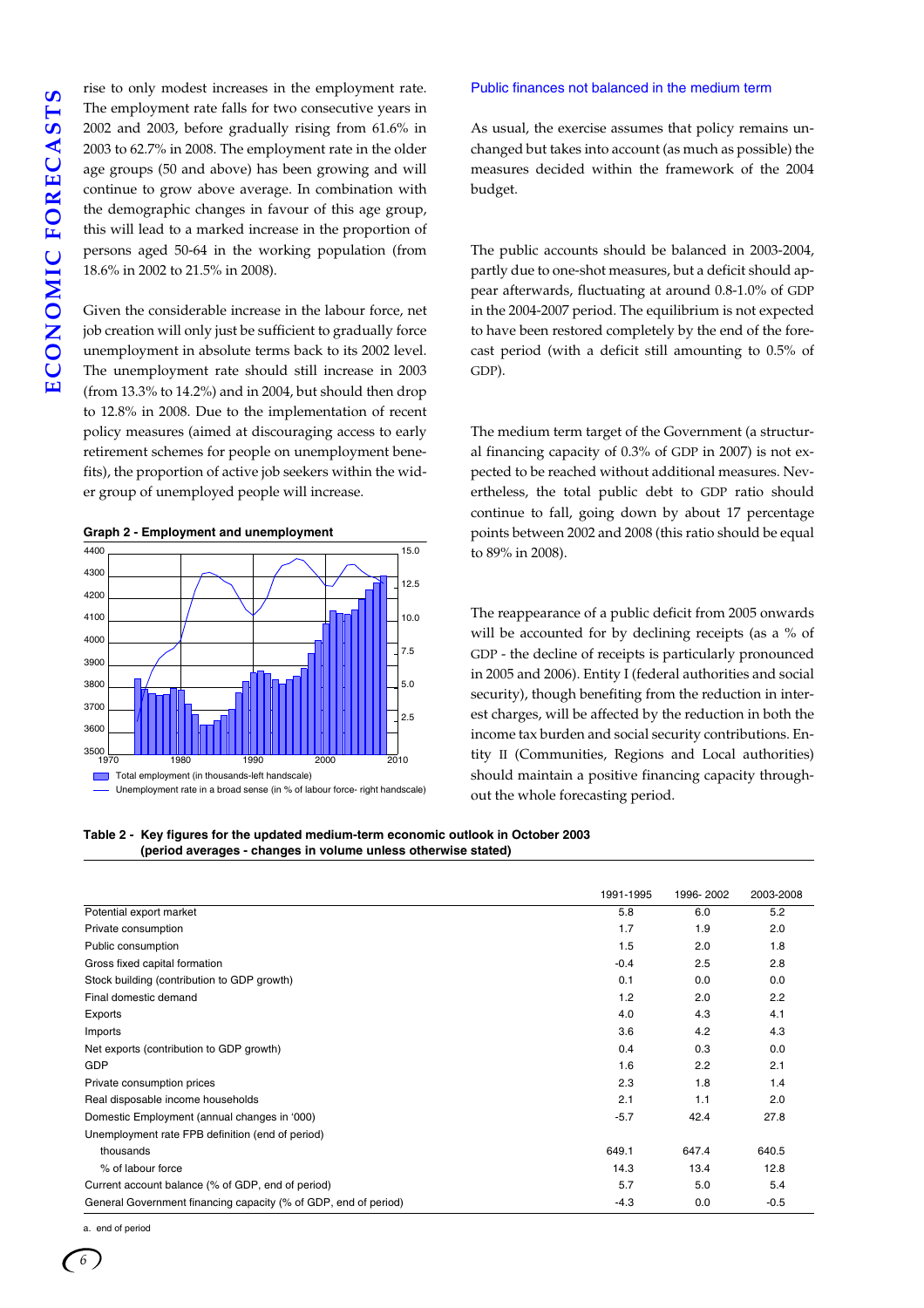## **Economic forecasts for Belgium by different institutions**

|                                   | GDP-growth |      | Inflation |              | Government Balance |                | Date of |
|-----------------------------------|------------|------|-----------|--------------|--------------------|----------------|---------|
|                                   | 2003       | 2004 | 2003      | 2004         | 2003               | 2004           | Update  |
| Federal Planning Bureau           | 0.9        | 1.8  | 1.6       | 1.4          | ä,                 | ÷.             | 9/03    |
| <b>INR</b>                        | 0.9        | 1.8  | 1.6       | 1.4          | ä,                 | ä,             | 9/03    |
| National Bank of Belgium          | 1.0        | ×.   | 1.2       | $\mathbf{r}$ | $-0.6$             | $\bullet$      | 6/03    |
| European Commission               | 0.8        | 1.8  | 1.5       | 1.6          | 0.2                | $-0.4$         | 10/03   |
| <b>OECD</b>                       | 0.7        | 1.9  | 1.5       | 1.4          | 0.2                | 0.0            | 11/03   |
| <b>IMF</b>                        | 0.8        | 1.9  | 1.4       | 1.4          | $-0.5$             | $-0.2$         | 9/03    |
| <b>ING</b>                        | 0.8        | 1.9  | 1.5       | 1.4          | 0.2                | $-0.2$         | 10/03   |
| Fortis Bank                       | 0.8        | 1.9  | 1.7       | 1.8          | 0.2                | $-0.2$         | 10/03   |
| Dexia                             | 1.0        | 2.0  | 1.7       | 1.8          | $-0.6$             | $-0.1$         | 9/03    |
| <b>KBC Bank</b>                   | 0.8        | 1.9  | 1.5       | 1.1          | $-0.6$             | $-0.2$         | 9/03    |
| Morgan Stanley                    | 1.1        | 2.1  | 1.6       | 1.9          | 0.1                | $-0.5$         | 12/03   |
| Petercam                          | 0.75       | 1.5  | 1.5       | 0.8          | 0.1                | 0.0            | 11/03   |
| <b>IRES</b>                       | 0.8        | 1.6  | 1.6       | 1.4          | $-0.6$             | $-0.7$         | 9/03    |
| <b>DULBEA</b>                     | 0.5        | 1.8  | 1.25      | 1.0          | $-0.75$            | $-0.75$        | 9/03    |
| Consensus Belgian Prime News      | 0.8        | 1.7  | 1.5       | 1.4          | $-0.5$             | $-0.2$         | 9/03    |
| <b>Consensus Economics</b>        | 0.6        | 1.6  | 1.5       | 1.4          | $\bullet$          |                | 11/03   |
| <b>Consensus The Economist</b>    | 0.9        | 1.8  | 1.5       | 1.3          | ٠                  | $\blacksquare$ | 11/03   |
| Consensus Wirtschaftsinstitute    | 0.9        | 1.6  | 1.5       | 1.5          | $-0.4$             | $-0.1$         | 10/03   |
| Averages                          |            |      |           |              |                    |                |         |
| <b>All institutions</b>           | 0.8        | 1.8  | 1.5       | 1.4          | $-0.3$             | $-0.3$         |         |
| International public institutions | 0.8        | 1.9  | 1.5       | 1.5          | 0.0                | $-0.2$         |         |
| <b>Credit institutions</b>        | 0.9        | 1.9  | 1.6       | 1.4          | $-0.2$             | $-0.2$         |         |

## **Economic forecasts for the euro area by different institutions**

|                                          |      | GDP-growth |      | Inflation |                | Government Balance |        |
|------------------------------------------|------|------------|------|-----------|----------------|--------------------|--------|
|                                          | 2003 | 2004       | 2003 | 2004      | 2003           | 2004               | update |
| European Commission                      | 0.4  | 1.8        | 2.1  | 2.0       | $-2.8$         | $-2.7$             | 10/03  |
| OECD                                     | 0.5  | 1.8        | 1.9  | 1.7       | $-2.7$         | $-2.6$             | 11/03  |
| <b>IMF</b>                               | 0.5  | 1.9        | 2.0  | 1.6       | $-3.0$         | $-2.8$             | 9/03   |
| Fortis Bank                              | 0.4  | 1.9        | 2.1  | 1.7       | $-2.7$         | $-2.5$             | 11/03  |
| Dexia                                    | 0.4  | 1.9        | 2.0  | 1.8       | $\bullet$      |                    | 11/03  |
| <b>KBC Bank</b>                          | 0.3  | 1.6        | 2.1  | 1.6       | $-3.1$         | $-3.5$             | 11/03  |
| Goldman Sachs                            | 0.5  | 2.6        | 2.1  | 1.7       | $-2.7$         | $-2.5$             | 11/03  |
| Morgan Stanley                           | 0.6  | 2.0        | 2.1  | 2.0       | $-3.0$         | $-2.7$             | 12/03  |
| <b>Consensus AIECE</b>                   | 0.5  | 1.8        | 1.9  | 1.7       | $-2.8$         | $-2.8$             | 10/03  |
| <b>Consensus Economics</b>               | 0.5  | 1.7        | 2.0  | 1.6       | $\blacksquare$ |                    | 11/03  |
| Consensus Wirtschaftsforschungsinstitute | 0.4  | 1.7        | 2.0  | 1.7       | $-2.8$         | $-2.7$             | 10/03  |
| <b>Consensus The Economist</b>           | 0.4  | 1.8        | 2.0  | 1.6       |                | $\mathbf{r}$       | 11/03  |
| Averages                                 |      |            |      |           |                |                    |        |
| <b>All institutions</b>                  | 0.5  | 1.9        | 2.0  | 1.7       | $-2.8$         | $-2.8$             |        |
| International public institutions        | 0.5  | 1.8        | 2.0  | 1.8       | $-2.8$         | $-2.7$             |        |
| <b>Credit institutions</b>               | 0.4  | 2.0        | 2.1  | 1.7       | $-2.9$         | $-2.8$             |        |

Collaborating institutions for The Economist:

ABN Amro, Deutsche Bank, EIU, Goldman Sachs, HSBC Securities, KBC Bank, Merrill Lynch, J.P. Morgan, Morgan Stanley, Nordea, Primark Decision Economics, BNP Paribas, Royal Bank of Canada, Citigroup, Scotiabank, UBS.

Wirtschaftforshungsinstitute:

Deutsches Institut für Wirtschaftsforschung (Berlin), Information- und Forschungsinstitut (München), Hamburgisches Welt-Wirtschafts Archiv (Ham-<br>burg), Institut für Weltwirtschaft (Kiel), Rheinisch-Westfälische Institut fü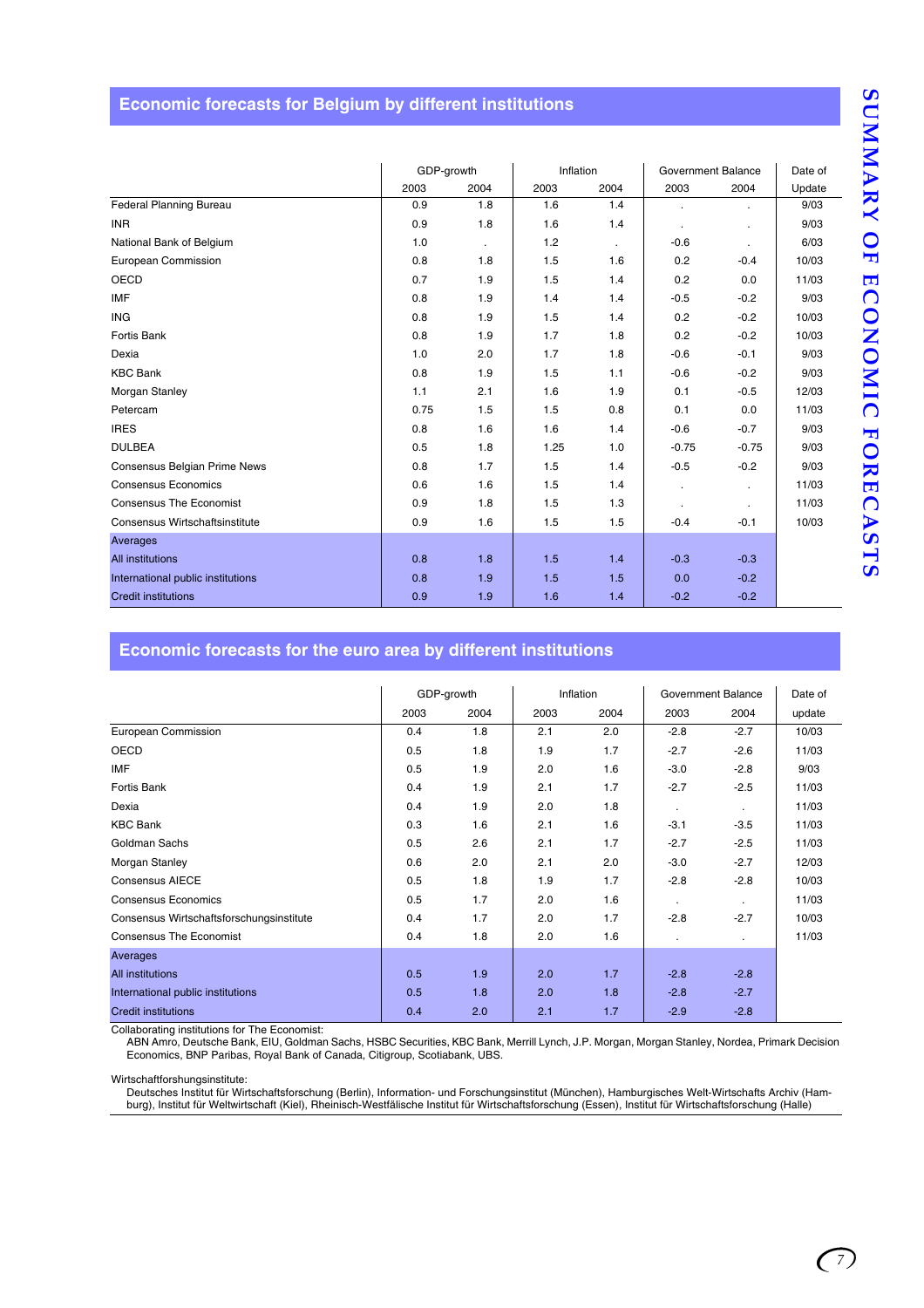#### **Introduction to structural economic performance**

This Newsletter presents the second annual review of structural developments in the goods and services markets in the Belgian economy. The review consists of an international benchmarking process with 36 indicators.

#### The rationale for analysing structural developments

Economic growth and prosperity are determined in the medium and long term by structural characteristics such as market functioning, labour participation, education and innovation. Good performance on these characteristics is expected to have a positive impact on competitiveness and the allocation of labour and capital. In turn this should move the economy towards a higher growth path. For this reason, reinforcement of the economic structure is given due attention in economic policy. At the EU level this is best expressed by the Lisbon objective to become the most dynamic and competitive economy in the world. One of the key ways of achieving this is to reform the products, labour and capital markets.

This Newsletter annually reviews a set of 36 indicators divided into three categories:

- **Key indicators**: openness to trade and FDI, productivity, prices, labour cost, state aid and internal market development;
- **Framework conditions**: education spending and levels, use of ICT, spending on R&D, innovation, venture capital and fiscal burdens;
- **Network industries**: penetration rates, price developments, modal split and productivity.

#### The policy framework

The market reform measures to be taken are set out by the EU. Since 2000, the Council annually lays down a set of Broad Economic Policy Guidelines (BEPG) that cover a wide range of economic policy areas, one of which is market reform.1 The BEPG consist of both EU-wide and country-specific recommendations.

As far as the policy areas of this review are concerned, the following measures are taken.<sup>2</sup> More effective co-ordination of the transposition of internal market directives into Belgian law was put in place. A process of personal income tax cuts was started. A further reduction in the wage wedge has come from cuts in social security contributions, aiming at specific groups. There have been several reforms in network industries, although completion of these reforms will still take some years.

#### Summary of Belgium's performance

In international benchmarking there can sometimes be ambivalence about the interpretation of 'better' and 'worse'. For example, high wages are better for consumers but worse for the competitive position. Here, 'better' and 'worse' are interpreted from the perspective of market performance.

In general, Belgium does not perform better or worse than the other Member States. When individual indicators are considered, however, there are differences. Compared to the EU average, Belgium performs well in terms of productivity per hour worked, transposition of internal market directives, the number of people with higher education and broadband penetration. Belgium performs poorly on indicators for taxes on labour, state aid and network industry prices (except gas, where its performance is close to the EU average).

Considering the evolution of the indicators, Belgium has caught up with the EU average for consumer prices, R&D expenditure and openly advertised public procurement. In 1995 its performance on these three indicators was worse than the EU average but in 2001 it was equal or even better. A recent price reform halved the gap between domestic electricity prices and the EU average from 16 to 8%.

When benchmarking Belgium against its neighbouring countries rather than the EU average, the above conclusions basically remain the same. Nevertheless there are often remarkable differences between individual countries. One factor worth mentioning is the consumer price convergence mentioned above: Belgium, France, the Netherlands and Germany have followed the same convergence pattern. In all four countries a 10% gap compared with the EU average was eliminated between 1995 and 2001.

For those indicators where sufficient data was available, a benchmarking process against the USA and Japan was carried out. In comparison with Belgium, but also against the EU as a whole, the USA and Japan perform better in terms of R&D, innovation, telephone prices and venture capital. It should be noted from the graphs that this often means 'very much better' and not just 'better'.

<sup>1.</sup> From 2003 the frequency has changed into a triennial issue. The present set thus covers 2003-2005.

<sup>2.</sup> Source: The annual Cardiff-reports, 2000-2003 (*Economic Reform of the Products, Services and Capital Markets: Belgian Report for the European Union*).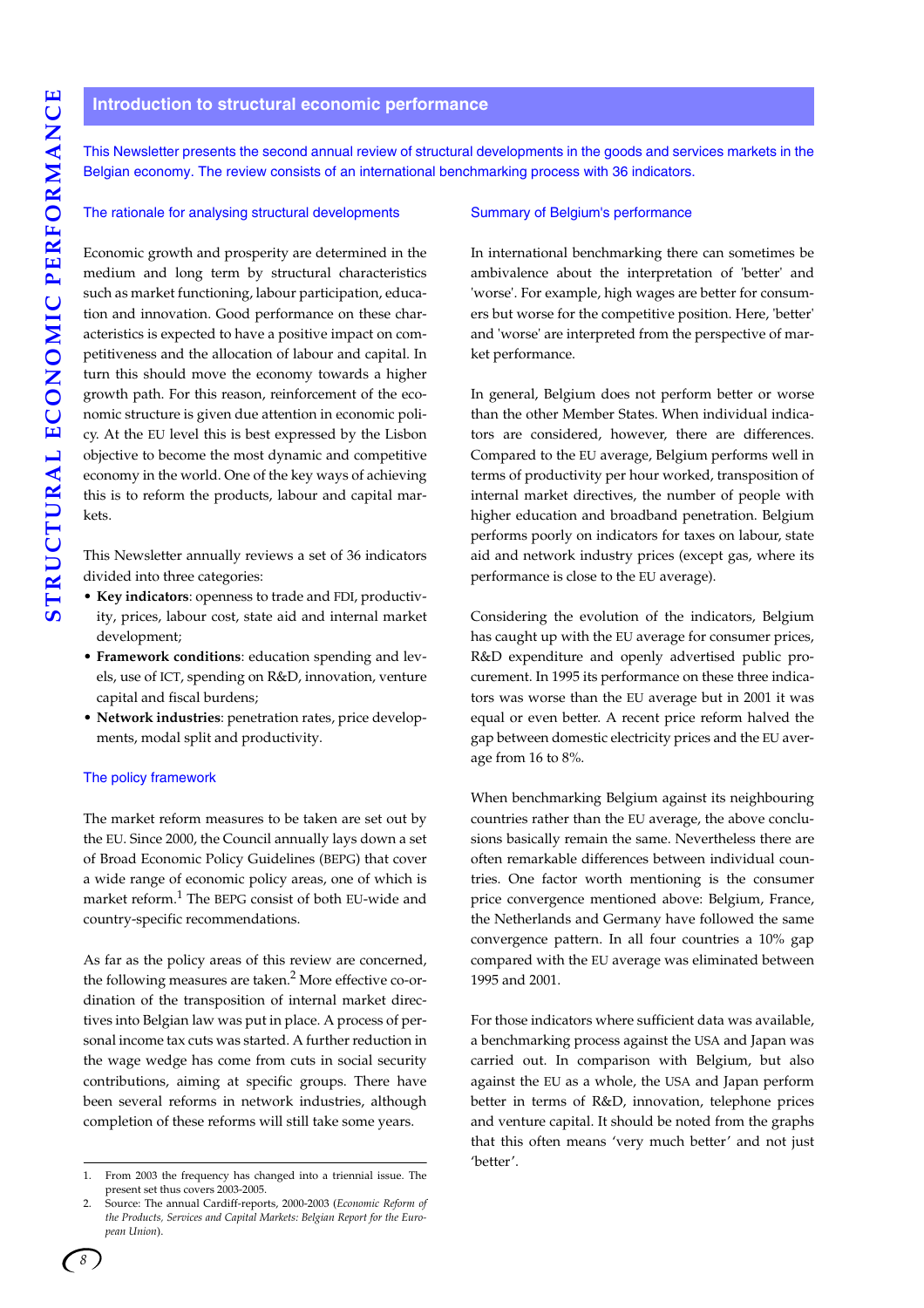

#### **Graph 1 - Degree of openness, in % of GDP, 1999-2001**



**Graph 2 - Share of commercial services in trade, 2001** 

(\*) Trade in goods is derived from balance of payments statistics and does not correspond to merchandise trade statistics given elsewhere. It is likely that, for most economies, trade in commercial services is understated.



#### **Graph 3 - Sectoral composition of Belgian trade, 2001\***

The 1990s were a decade of exceptionally high trade growth. Between 1990 and 2000, the average annual real growth rate of world trade in goods (7.0%) was far in excess of the average growth rate of worldwide production of goods (2.0%) and of world GDP (2.0%). This is a sign of a strong trend towards the fast global opening of goods markets. A cyclical downturn has, however, occurred in recent years. In 2001, the volume of world goods trade shrank for the first time since the beginning of the 1980s (-0.5%). A gradual recovery started in 2002 with world goods trade growing by approximately 2.5%. Trade in goods for the EU – including intra-EU trade – has tracked world trade in goods closely during the years 1990 to 2002 and on average it has also been above GDP growth in the Union. The same was true for the trade performance of the Belgian economy during that period.

In 2002, the degree of openness – calculated as the average share of imports and exports of goods in GDP – reached 83% in Belgium. This was far higher than the EU15 average (28%) and also a lot higher than for comparable economies like the Netherlands (55%), Denmark (29%) or Ireland (61%).

Belgium's foreign trade has traditionally been very much directed towards the EU. In 2002, 70.9% of its imports of goods came from, and 72.6% of exports of goods went to its partner countries within the EU. On average, in 2002, intra-EU imports accounted for 60.2% of the total imports of goods of the EU15 and intra-EU exports made up 61.6% of the total exports of goods of the EU15.

Although probably understated, the share of services in total trade lies between 15% and 25% for all countries on Graph 2 and has been fairly stable over the last couple of years. For Belgium this share is below the EU average for both imports and exports.

Belgium's sectoral trade pattern for goods is dominated by the class of manufactured products (SITC 5+6+7+8+9) for imports as well as for exports. Within this class, chemical products, basic manufactures and machines and transport equipment represent the largest shares. The changes in the sectoral trade pattern are very small from one year to the next.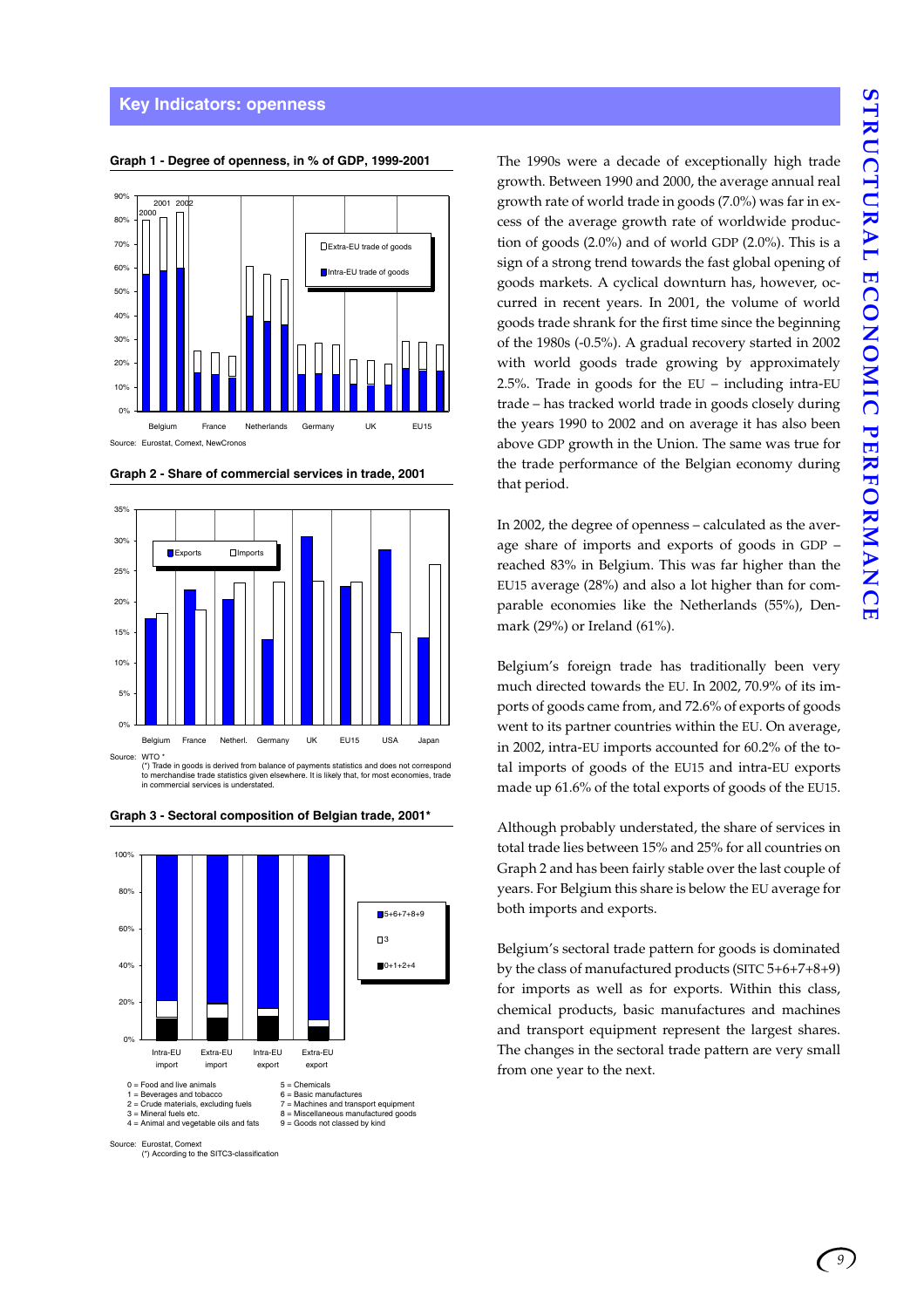

#### **Graph 4 - Inward FDI in % of GDP**

**Graph 5 - Outward FDI in % of GDP**



**Graph 6 - Foreign direct investment flows in billion EUR, 2002**

0 20 40 60 8<sub>C</sub> 100 120 140 Belgium France Netherl. Germany UK USA Japan **Inflows**  $\Box$ Outflo

Source: UNCTAD

Foreign direct investment (FDI) has increasingly become a key indicator of progress made in market integration. Like trade, FDI contributes to fostering competition in national markets, thereby increasing the downward pressure on prices. It may also lead to improvements in product quality and to technological spillovers. Governments have therefore become very keen to attract FDI flows to their country. Indeed, a recent OECD study shows that barriers to FDI have been gradually lowered in all OECD countries over the last 20 years.<sup>1</sup> The study evaluates various types of barriers to FDI such as limits on the holding of foreign equity or screening by public authorities and quantifies them in order to construct an index, which allows to rank OECD countries according to the restrictiveness of their FDI barriers. This ranking shows that, in 2000, a bulk of EU countries including Belgium had the comparatively lowest barriers to FDI – a fact, which reflects progress made towards the completion of the internal market and Belgium's strong integration in this internal market.

The late 1990s was a period of extremely high growth of worldwide FDI flows – far in excess of world trade growth during the same period. Inflows as well as outflows of FDI all over the world almost tripled between 1997 and 2000. After a peak in 2000 there has been a fast decline in FDI flows in 2001 and 2002 in the wake of the global economic downturn. Nonetheless, this decline should only be seen as a correction after the exceptional peak of 2000 and not as a change in trend given that FDI flows in 2002 were still much higher than in 1997.

The USA, Germany and the UK have witnessed the sharpest fall in their FDI inflows since 2000, while Belgium has maintained its level of FDI inflows. The strongest declines in FDI outflows between 2000 and 2002 were seen in France and the UK. During the same period Belgian FDI outflows also fell relatively sharply. These developments have had an important impact on the share of inward and outward FDI flows in GDP. This share has decreased for all countries in the sample except for Japan. But for the latter, both inflows and outflows are tiny compared to the size of its economy (respectively 0.2% and 0.8% of its GDP in 2002). For Belgium, on the other hand, FDI inflows and outflows amount to respectively 7.4% and 5.4% of its GDP in 2002. This implies that Belgium is a net importer of FDI.

<sup>1.</sup> Golub, S., 2003, Measures on Restrictions on Foreign Direct Investment for OECD Countries, *Economics Department Working Paper* No.357. OECD, Paris.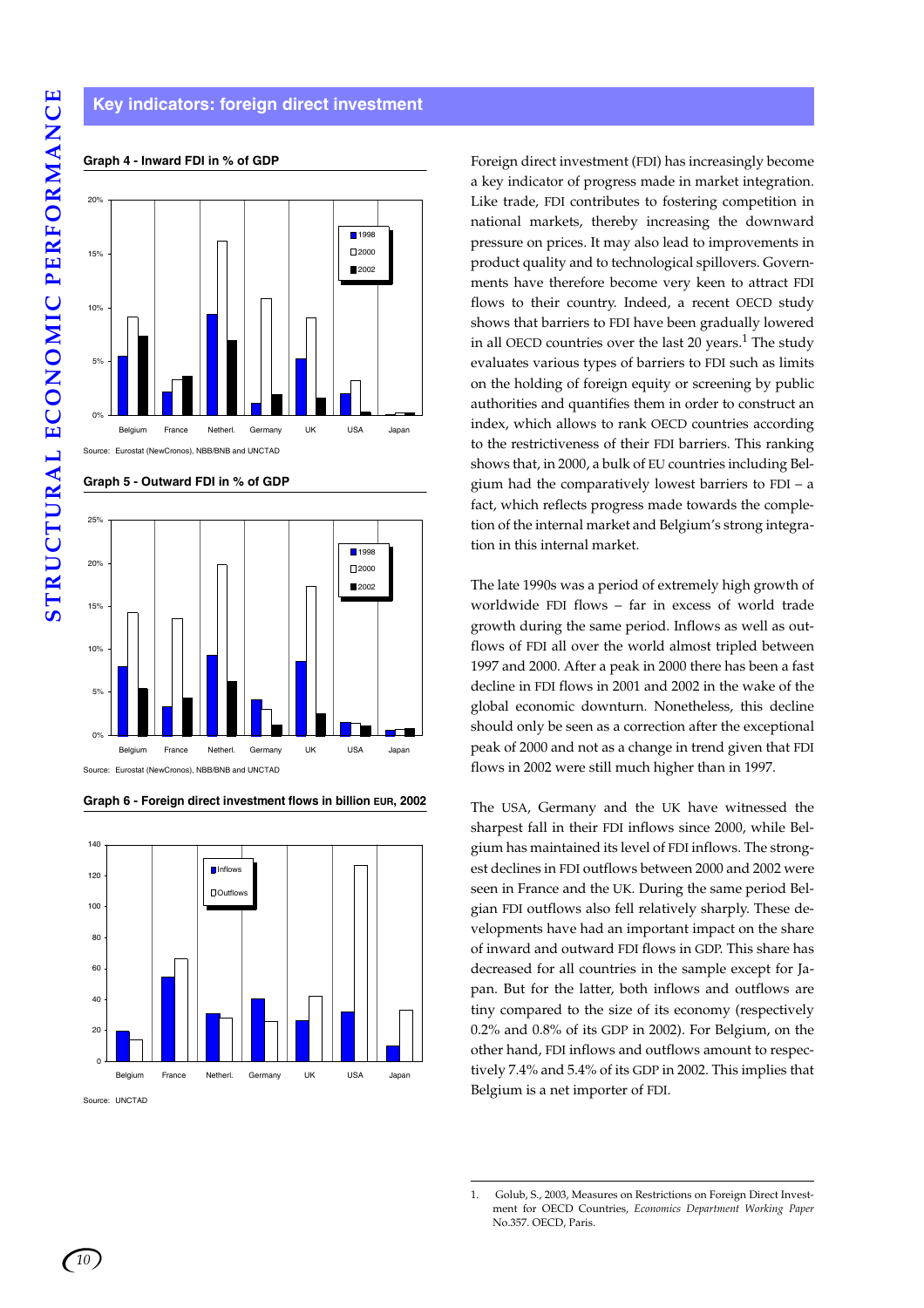#### **Key indicators: productivity and prices**



#### **Graph 7 - Productivity per hour worked (EU15=100)\***

**Graph 8 - GDP per capita, in PPS (EU15=100)**



**Graph 9 - Price index of private final consumption (EU15=100)**



Source: Eurostat, NewCronos (domain Prices and Purchasing Power Parities)

**Graph 10 - Labour cost per unit of value added (1995=100)\***



Source: European Commission, Ameco database (\*) Nominal unit labour cost per unit of real value added, in common currency (Ecu/EUR)

Labour productivity in Belgium, measured on Graph 7 in the form of GDP per hour worked, has been higher than in the other countries. By specifically comparing the figures for 2002, it can therefore be seen that labour productivity in Belgium is 25% higher than in the EU15. Such a high level of productivity per hour worked to some extent offsets the impact of high wages and has fostered the competitiveness of the Belgian economy.

In terms of GDP per capita, however, Graph 8 shows that the difference between Belgium and the EU15 has become even smaller. Specifically that difference was only 8% in 2002. In that respect, the Dutch economy has even overtaken the Belgian economy where income per capita has been stagnant since the beginning of the nineties. More generally, convergence between European countries seems to be greater in terms of GDP per capita than GDP per hour worked.

It is also noteworthy that the USA has a significantly higher GDP per capita than European countries, this difference between the USA and Europe being influenced by the discrepancy in the number of hours worked and in the employment rate.

Another way to assess the possible convergence between countries of the EU is to compare their price levels. Graph 9 compares relative price levels in 5 European countries from 1995 onwards. The convergence towards the EU price index is strong for the countries in the Euro area, although their price index was about 10% above the European average at the beginning of the period. A strong currency has pushed UK prices well above average for the last few years.

To assess the international cost competitiveness of the Belgian economy, look closely at Graph 10 which displays nominal unit labour cost (ULC) in common currency - i.e. total labour cost per unit of real value added in Euro - in comparison with 1995. ULC in Belgium has increased slightly less than in the European Union since 1995. The increase in ULC in Belgium since 1998 has, however, been slightly faster than in the European Union. In short, Belgium's intra-euro area cost competitiveness is slightly better from a longer term perspective, but not over the last few years.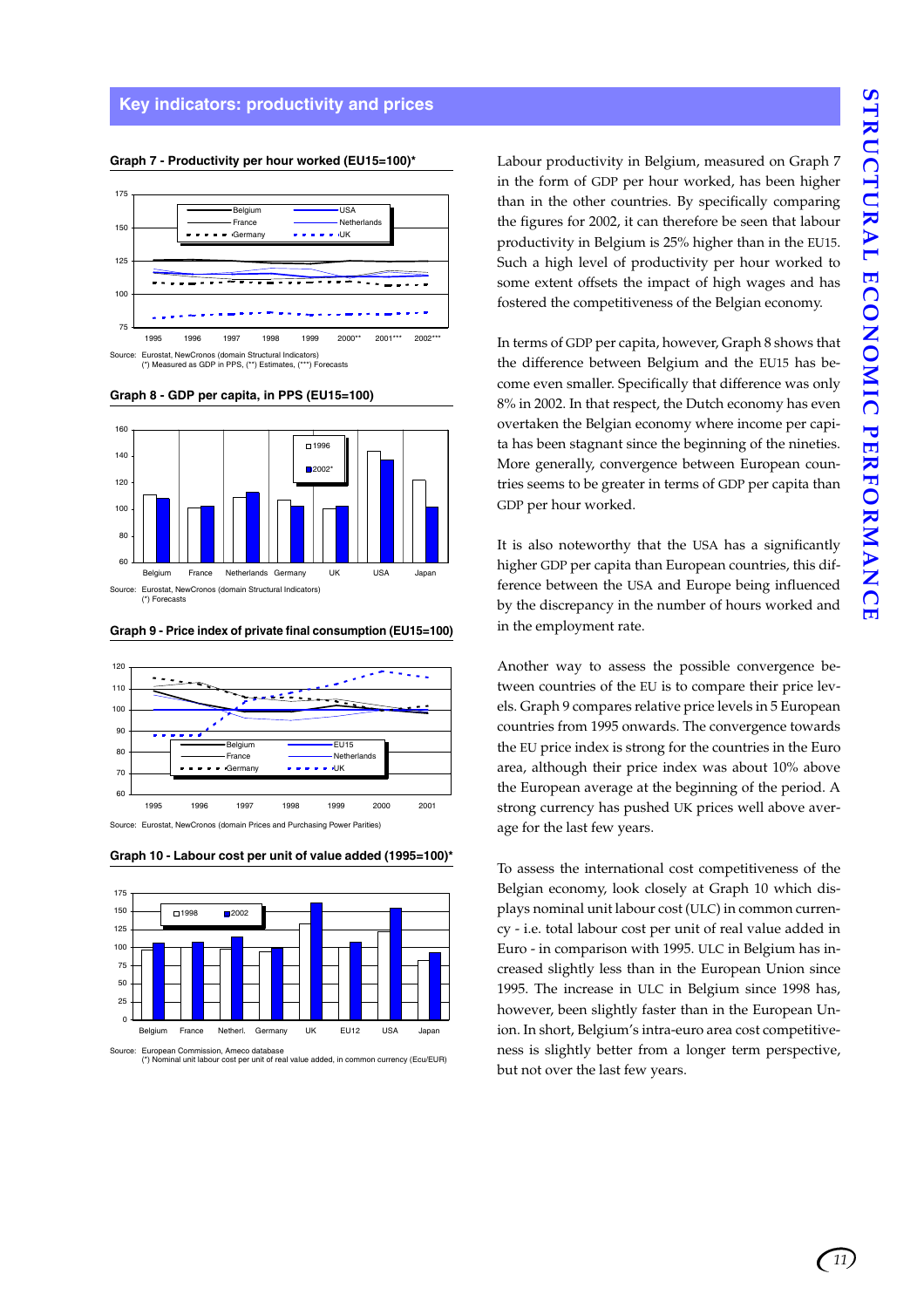#### **Key indicators: internal market**

#### **Graph 11 - State aid, as % of GDP**



Source: European Commission, DG Competition

**Graph 12 - Openly advertised public procurement, as % of GDP\***



**Graph 13 - Transposition deficit of internal market directives (15 April 2003)\***



The figures used for Graph 11 reveal that state aid in the EU has declined from 1.3% of GDP in 1997 to 1.0% in 2001. Belgium is following the trend but lagging behind as state aid in 2001 still amounted to 1.3% of GDP, down from 1.4% in 1997.

Subsidies to the transport sector are worth mentioning because they absorbed 46% of State aid in the European Union in 2001, almost exclusively for the railway network. Aid to the railways accounted for more than 60% of total aid in Belgium, Luxembourg and the Netherlands.

The Stockholm European Council in 2001 asked Member States not only to reduce State aid but also to "redirect aid towards horizontal objectives". Thus, the share of EU aid granted for horizontal objectives - including cohesion objectives such as aid for regional development – therefore increased, between the years 1997-1999 and 2001, from 59% to 71% of total EU aid less agriculture, fisheries and transport. The figure for Belgium in 2001 was 99%.

Another area in which a move is being made towards an internal market is the increasing amount of openly advertised public procurement whose value as a percentage of GDP in EU15 rose between 1996 and 2001, as shown in Graph 12. As regards the position of Belgium, significant progress has been made so that, from a low degree of opening amounting to only 1% of GDP in 1996, it is now - at 2.8% of GDP - above the EU average.

It should also be stressed that the estimate in Graph 12 only covers procurement for which tenders have to be published in the Official Journal, i.e. procurement in excess of the European thresholds. The figure may underestimate the actual degree of opening as it does not include procurement that falls below the thresholds of the relevant Directives but is nevertheless openly advertised by national authorities.

To assess the progress towards the completion of the Single Market Program, one should also consider the rate at which Member States transpose, in their national legislation, directives and regulations relating to the Internal Market. Graph 13 shows the so-called transposition deficit, i.e. the number of directives not yet transposed in Member States' law as a percentage of all directives pertaining to the Internal Market. The European Council required the Member States to keep their deficit to 1.5% or below, but only 5 countries – Belgium is not among them – meet this target.

Source: European Commission, DG Internal Market (\*) Percentage of internal market directives that has not yet been transposed into national w although the transposition deadline has been passed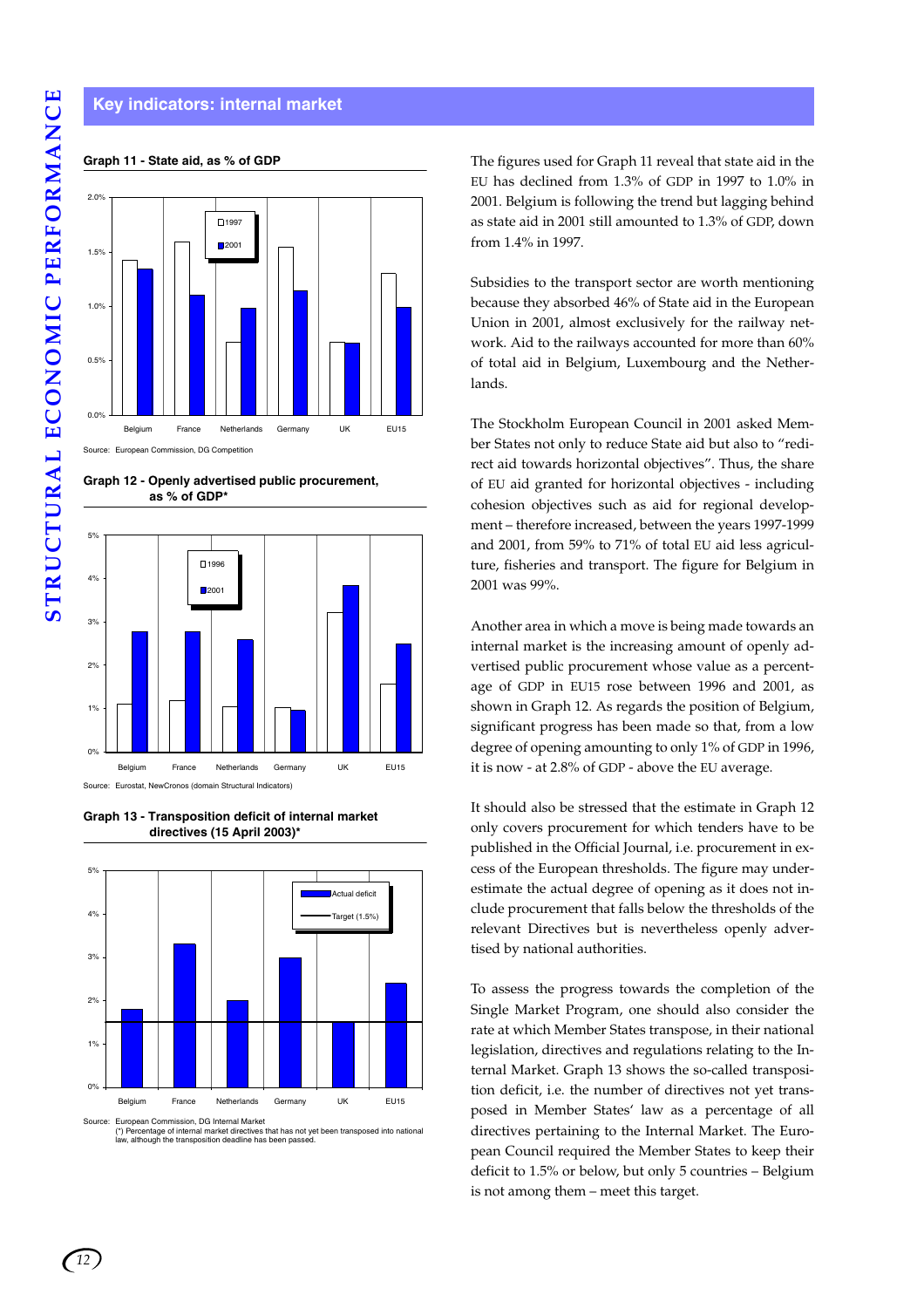#### **Framework conditions: education**



**Graph 14 - Public spending on education (2000)**

Source: Eurostat, NewCronos (domain Education)









Source: Eurostat, NewCronos (domain Structural Indicators) (\*) Number of persons per 1000 of population aged 20-29 who graduated in science and<br>technology at post-secondary level (ISCED 5a and above) during the given year<br>(\*\*) EU15 excluding Greece

**Graph 17 - Use of ICT at school, all levels (2002)**



Source: European Commission, Eurobarometer Flash

In a knowledge-based economy, where ideas and knowledge are central factors in the innovation and growth process, a country must take care of its educational level. Moreover, the availability of a skilled labour force is also an essential condition for competitiveness. To achieve optimal utilisation of human capital it is necessary to monitor trends so that shortfalls in the supply of specific skilled persons can be anticipated. It is also in the interest of the countries to provide training possibilities during a person's professional career.

Belgium has quite a high level of public investment in education. In 2000, about 5.2% of GDP was devoted to education, which is higher than the European average. Graph 14 shows public spending on education as a percentage of GDP along the curved dotted lines. This reference makes it possible to account for this ratio in Belgium by two factors, shown on the horizontal and vertical axes. On the one hand, the Belgian authorities devote about 10.6% of their budget to education, although this is lower than the EU15 average. Although this share has risen in 2000 in most European countries, the percentage fell in Belgium. On the other hand, public spending is a large component of GDP at around 50%, which is higher than in most other European countries.

With regard to the highly skilled population, the percentage of people aged between 25 and 64 who are educated to tertiary level is relatively high in Belgium (Graph 15). This indicator, which is a measure of the supply of advanced skills, is significantly higher than the European average. Due to large discrepancies between educational systems, however, differences among countries must be interpreted carefully. Because of their critical role in the national innovation system, the supply of new graduates with training in Science and Engineering (‰ of the 20-29 year old age group) is of great interest. This share, which shows large differences between sexes, is significantly lower in Belgium than in France and the UK, but still higher than in Germany and the Netherlands (Graph 16).

The use of information and communication technologies has been introduced successfully in Belgian classrooms. In 2002, 83% of Belgian teachers were using computers in their courses (Graph 17). This proportion is higher than the European average. Note that those results come from a survey rather than a census.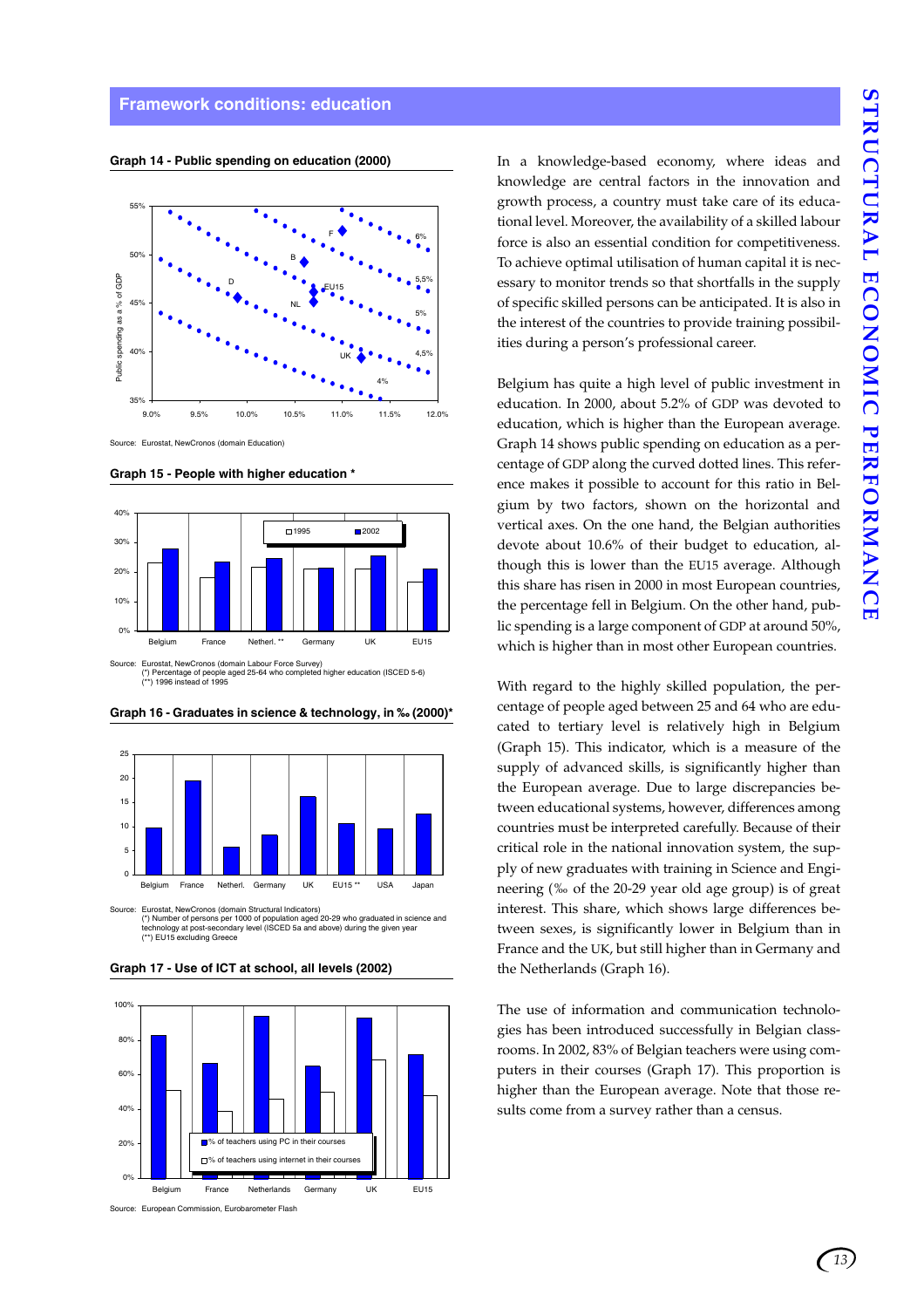#### **Framework conditions: R&D and innovation**



#### **Graph 18 - R&D expenditure by sector, as % of GDP\***





Source: Eurostat, NewCronos (domain Employment in High Technology Sectors) (\*) MHT = medium- and high-technology sectors





**Graph 21 - Venture capital investment as % of GDP**



Source: Eurostat, NewCronos (domain Structural Indicators)

Due to the rapid diffusion of new technologies and growing competition in the markets, R&D and innovation have become one of the most important factors in economic development. Given this and the widening gap between the EU and the USA, the European Council is intending to make Europe the most competitive and dynamic knowledge-based economy in the world. Increasing R&D expenditure to 3% of GDP (by 2010) is one of the main targets in order to pursue this objective. Two-thirds of these investments must be funded by the private sector, which has almost been reached in Belgium (64% of the total investments in 2001).

During 2000 and 2001, R&D expenditure grew faster in Belgium than in the European Union and in most of its competitors. Most of the growth came from R&D expenditure in enterprises. R&D investment represents 2.17 % of GDP in 2001, which is still above the European average. In spite of the increased efforts of all Belgian authorities since 2000, the public contribution to R&D is still below that of its main competitors.

R&D and innovation activities are generally concentrated in the medium and high tech branches (MHT). Despite a concentration in medium high-tech activities just above the European average, the lack of innovation activities in enterprises remains a weakness in the Belgian innovation system.

The evolution of patents is a sign of the intensity of research. In Belgium, the number of patent applications filed with the European and US Patent Office (EPO and USPTO) per million inhabitants has increased by more than 60% and 85% respectively during the 1995-2001 period. In 2001, Belgium is placed above the European average for the USPTO and slightly below the European average for the EPO.

Easy access to venture capital facilitates the diffusion of innovation. In Belgium, investments in venture capital amounted to 0.09% of GDP in 2002, which is lower than the European average (0.11%). Investments at the early stage of development are, however, higher than the European average in Belgium and higher than the levels achieved by its neighbours, with the exception of Netherlands. Investments in venture capital by high-technology firms are also higher in Belgium than in the majority of Member States and than the European average (more than 80% above the average in 2001). In Belgium, banks and public authorities are very important direct investors in the field of venture capital.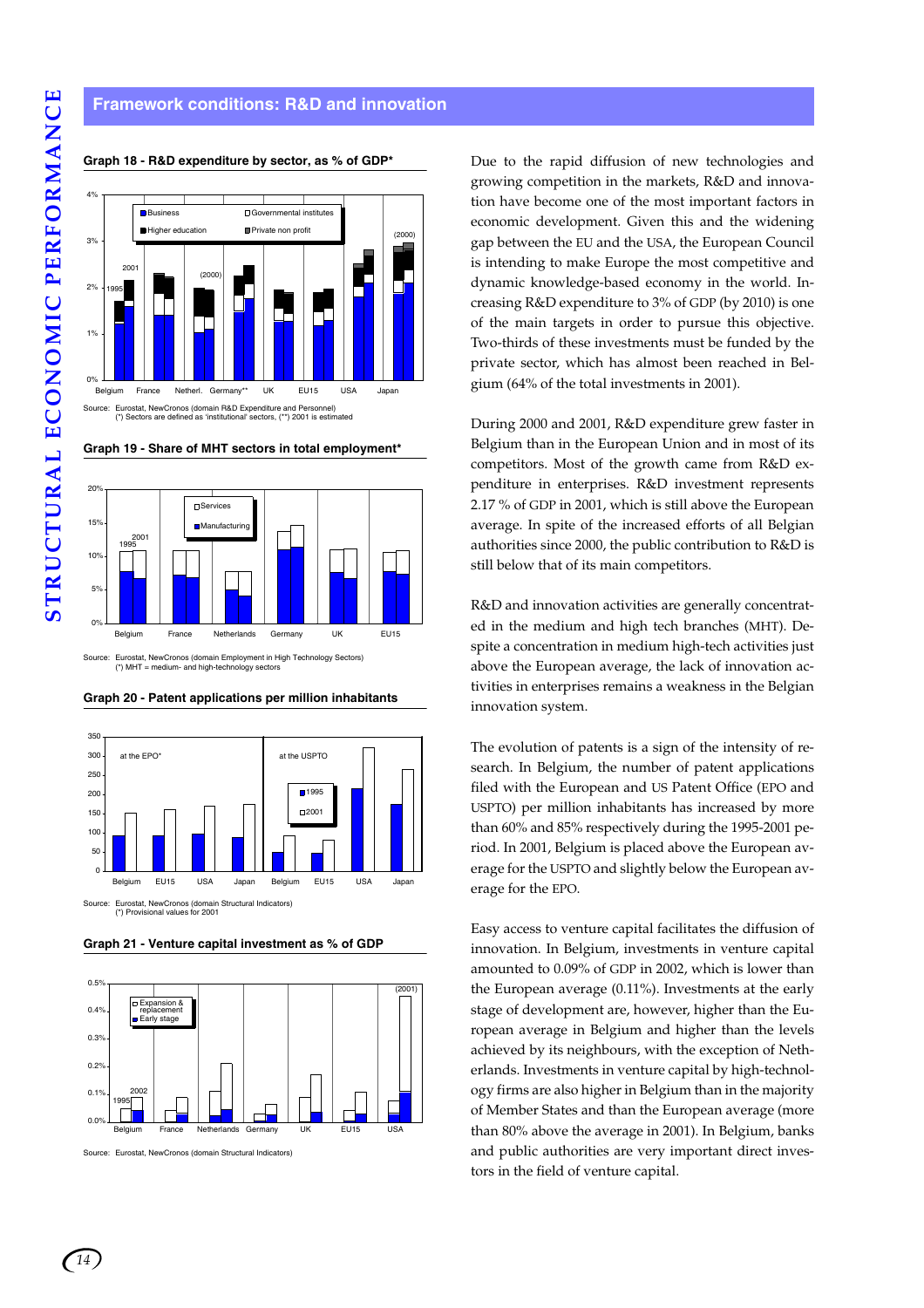#### **Framework conditions: taxation**





Source: European Commission, The structures of the taxation system in the EU





Source: European Commission, The structures of the taxation system in the EU





**Graph 24 - Implicit tax rate on consumption in Belgium,** 



**Graph 25 - Implicit tax rate on capital in Belgium, %-points**

The implicit tax rates on capital and consumption were close to the EU average in 2001, while the tax rate on labour remained significantly higher in Belgium (43.8% of labour costs, as compared with an EU average of 37%).

In comparison to the three main trading partners, Belgium's implicit tax rates on capital and consumption were higher than in Germany but lower than in France and the Netherlands. With regard to labour, Belgium had the highest implicit tax rate of the three countries.

In retrospect, looking at the past six years, the differences between the tax rates in Belgium and the EU are not changing significantly. Year by year changes in the Belgian rates are also not very important, except for the implicit tax rate on capital (see below). Nevertheless, some important changes in the Belgian tax legislation on labour and capital can be pointed out.

Taxation on labour consists of personal income taxes and social security contributions. In Belgium, successive cuts have been introduced in social security contributions since the mid 1990s, accounting for some 3 billion euro in 2002 (about 3% of gross wages). During the 1995-2000 period, however, these cuts were offset by increases in personal income taxes. From 2001 onwards, reductions in personal income taxes have contributed to a decline in the global taxation on labour. This decline should continue in the coming years, due to both additional reductions in personal income taxes (in the framework of the reform decided in 2001, which accounts for about 1.3% of GDP when fully implemented, i.e. from tax year 2005 onwards) and new cuts in social security contributions (about 400 million euro in 2004 and 840 million euro per year from 2005 onwards).

It is difficult, for conceptual reasons, to interpret the evolution of the implicit tax rate on capital: the numerator incorporates very heterogeneous categories of levies and the denominator is also a flow concept whereas certain taxes relate to stocks. The implicit rate of corporate income taxation, however, (as part of the total taxation on capital) has been on the rise in recent decades in Belgium. To a certain extent, this rise reflects the developing impact of reforms introduced from the early 90's onwards aiming at broadening the tax base, and increases in tax controls since the mid 90's. The corporate income tax reform decided in 2002 provides for a lowering in the statutory rates from 2003 onwards (from 39% to 33% for the normal rate) and for new tax base-widening measures.

*15*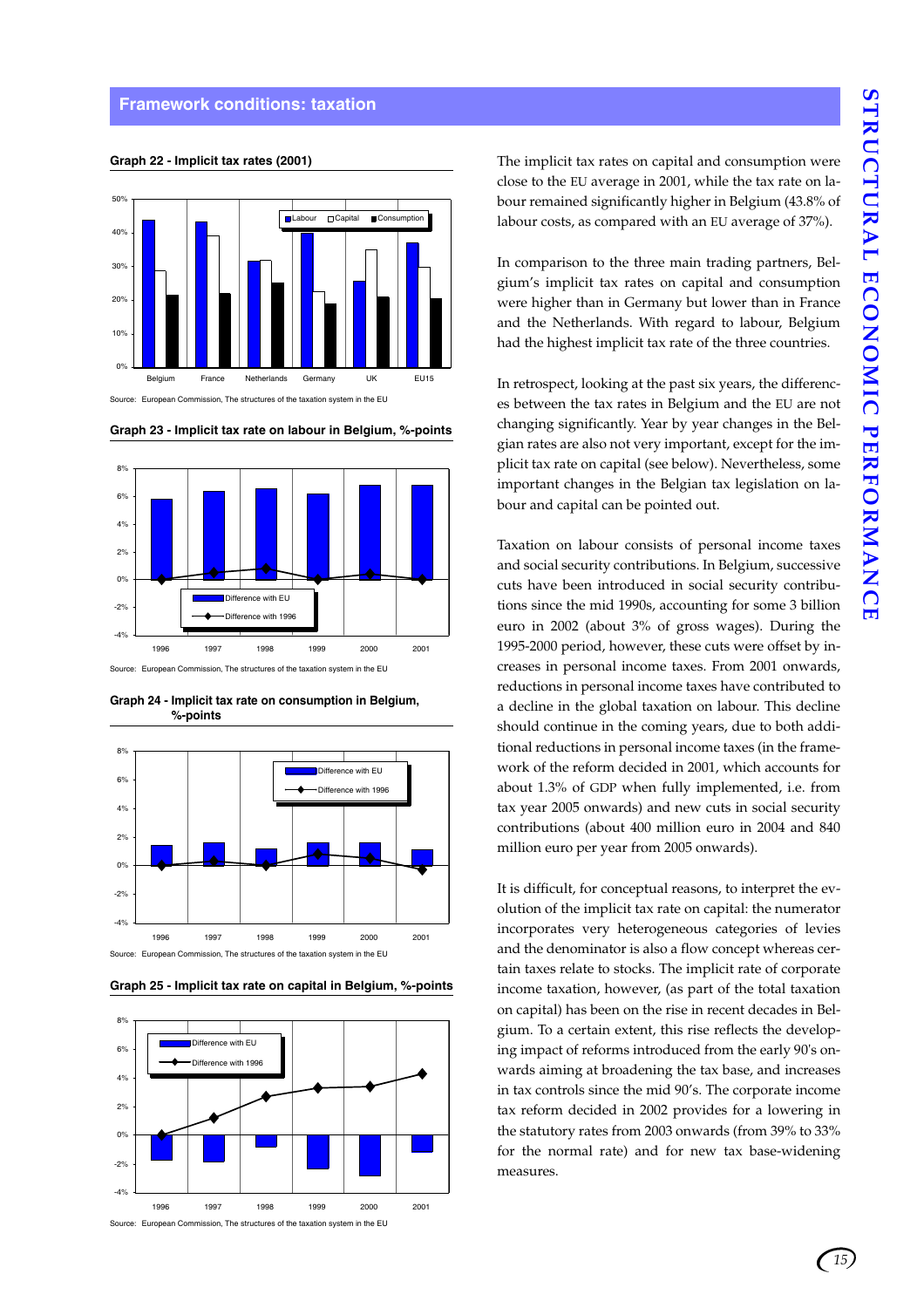## **Network industries: telecommunications**



**Graph 26 - Mobile phone subscriptions per 100 inhabitants**

**Graph 27 - Price of telephone calls in Belgium (1997=100)**



Source: Eurostat, NewCronos (domain Communications)





**Graph 29 - Internet connections per 100 households**



Source: Eurostat, Newcronos (domain Information Society Statistics)

At the end of March 2003, in Belgian fixed telephony, 49 operators owned licences to operate a public network and 29 operators obtained authorisations to provide voice telephony services. This means a clear fall in the number of market participants in fixed voice telephony. The dominant position of the incumbent, Belgacom, is however still progressively being eroded, more rapidly in the international than in the national calls market. On the local loop the incumbent has a very dominant position, and the process of unbundling has only recently been accelerating.

In mobile telephony, number portability, which has been in force since October 1st 2002, has helped to increase competition between the three operators. At the same time, the diffusion of mobile telephony has continued to increase strongly: the penetration rate reached 79% at the end of 2002 after being only 31% at the end of June 1999 (see Graph 23). The BIPT controls the prices of the two operators judged to have significant market power (SMP): Proximus, the incumbent's subsidiary, and Mobistar. In July, Proximus announced the technical opening of its UMTS network in July while the two other licensed operators (Mobistar and Base) realised the technical opening in September, thereby complying with the legal deadline. The commercialisation of UMTS is scheduled not to take place before 2005.

As illustrated by the Graph 24, last year was a year of stabilisation in price trends. Prices of national and international calls have stopped their decline while local call tariffs have interrupted their ascending trend. Since the same evolution has been recorded in most European Member States, the relative position of Belgium in terms of telecom prices has not changed (see Graph 25).

The number of Internet connections continued to increase in 2002 but at a slower pace than during previous years as shown in Graph 26. At the end of 2002, Belgium had 1.7 million connections, which means an annual increase of 19% after 24% in 2001 and 56% in 2000. The same trend seems to be visible in 2003. The Belgian market is gradually reaching maturity.

At the opposite end, the rate of penetration of broadband access is clearly higher than in the rest of Europe. With 60% of all connections established via this high-speed access (DSL and cable) as in June 2003, Belgium occupied a leading position in Europe.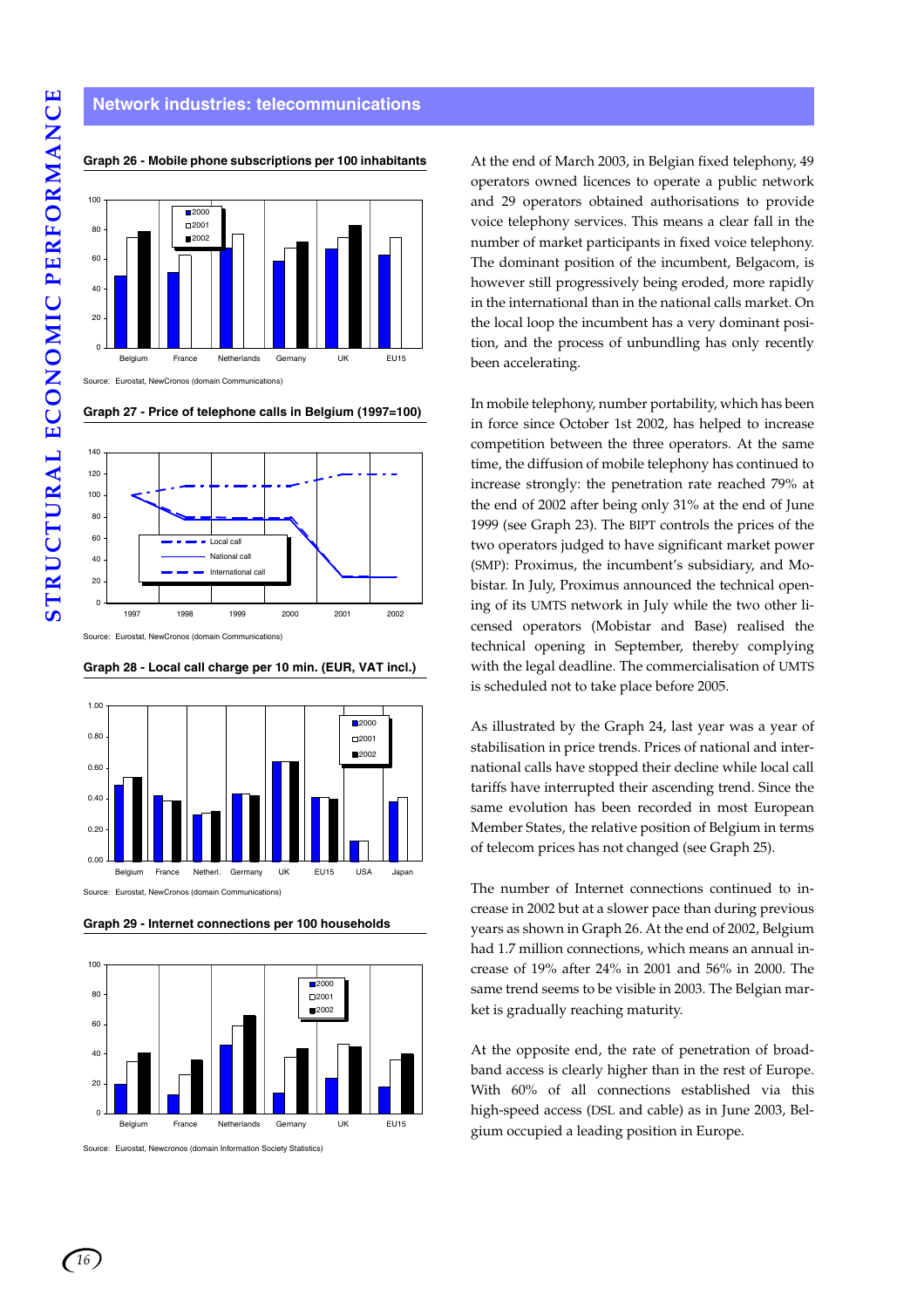

**Graph 30 - Domestic gas prices in EUR/GJ, net of taxes\* \*\***

rostat, NewCronos (domain Structural Indicators) (\*) Standard consumer group: domestic consumer 83.7 GJ/year (\*\*) Up to 1999 measured in Ecu/GJ, (\*\*\*) £/GJ, right-hand scale





(\*) Standard consumer group: industrial consumer 41860 GJ/year (\*\*) Up to 1999 measured in Ecu/GJ (\*\*\*) £/GJ, right-hand scale





Source: Eurostat, NewCronos (domain Structural Indicators) (\*) Standard consumer group: domestic consumer 3500 kWh/year (\*\*) Up to 1999 measured in Ecu/kWh (\*\*\*) £/kWh, right-hand scale





ostat, NewCronos (domain Structural Indicators) (\*) Standard consumer group: industrial consumer 2 GWh/year (\*\*) Up to 1999 measured in Ecu/kWh, (\*\*\*) £/kWh, right-hand scale After a remarkable rise in gas prices during 1999-2000 resulting from an increase in oil prices accentuated by a high US dollar exchange rate, gas prices on the continent declined steadily until July 2002 and then rose again until January 2003, as did oil prices. Until the beginning of 2001, gas prices for the two standard consumer categories as defined by Eurostat (see the graphs) were higher in Belgium than in all its neighbouring countries except Germany, and also higher than the EU average. During 2001 and 2002, however, Belgian gas prices fell faster than those in other countries, moving below or close to the EU average, depending on the category of consumers. This trend can be traced back to price reforms aimed at several gas price reductions for captive users. It is interesting to note that when taxes are included in the prices, the ranking shown in the graphs is not significantly modified.

In the case of electricity prices, the downward effect of significant price reforms over 1999-2002, combined with the evolution of natural gas prices (natural gas is used to produce electricity) has led to a stabilisation in electricity prices for domestic customers in Belgium during 1999-2001, then to a decrease until mid 2002 and finally to a slight increase during the second half of 2002. Despite the overall declining trend during 1999-2002, electricity prices for households are still among the highest and above the EU average. Nevertheless, electricity prices with taxes put Belgium at the level of the EU average.

On the other hand, electricity prices for selected industrial customers increased slightly in Belgium during 1999-2002 (+3.4%), while they decreased in almost all other Member States. As a result, electricity prices for this consumer group remain higher than those for its European competitors. Belgium's position is unchanged when taxes are included except at the beginning of 2003 when prices with taxes in Germany become as high as those in Belgium.

Average EU gas and electricity prices compare differently to prices in the USA and Japan: for natural gas, the average EU prices are close to the prices paid by US industry but higher than for American households, on the contrary, they are far lower than in Japan for both categories of customers. As to electricity, the average EU prices charged to industry and households are higher than in the USA, but lower than in Japan.

*17*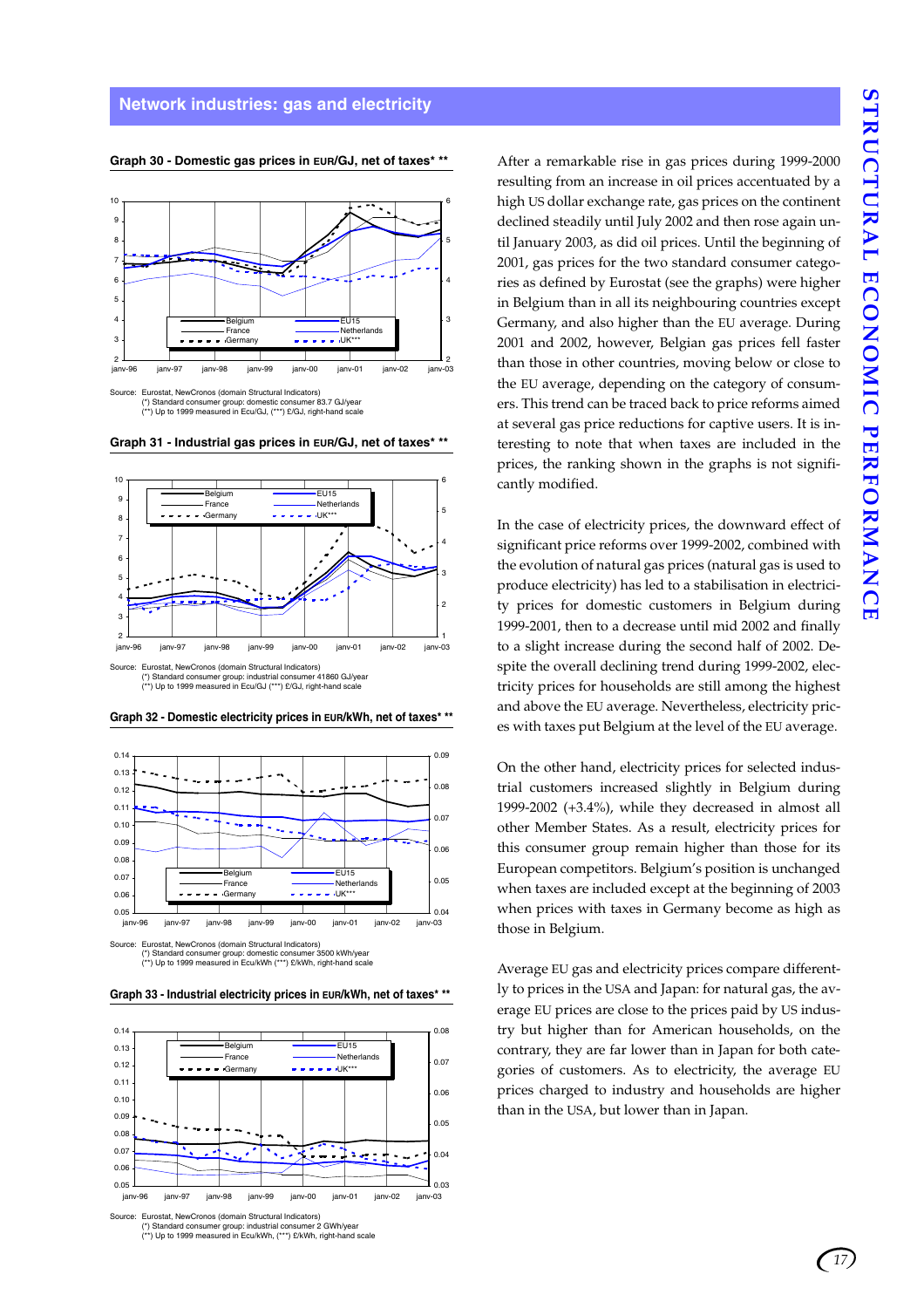## **Network industries: railways**



#### **Graph 34 - Freight transport by rail (tkm, 1995=100)**

Source: European Commission DG Energy and Transport, NMBS/SNCB (Belgium) and Eurostat (USA), (\*) Referring to the 10 largest operators only (91% of the market)

**Graph 35 - Market share of freight transport by rail (tkm)\***



Source: European Commission, DG Energy and Transport (\*) Market share of land transport modes (excluding shortsea shipping)

Since 1990, especially as a consequence of just-in-time industrial organisation to reduce stocks and working capital, and also specialisation within the EU, goods transport increased by 2.7% per year on average with a marked acceleration in 1997 and 1998. Between 1995 and 2002 rail transport in the EU15 grew by 7%. In Belgium, freight traffic by rail has been more or less stable since 1995. In France and Germany it has increased slightly. Strong growth was seen, however, in the UK (50%) and the Netherlands (20%). It should be noted that the UK, Germany and the Netherlands have already opened their rail freight markets.

In the growing transport market, stable rail traffic in Belgium implies a falling market share. Compared to other transport modes (road, inland waterways and pipelines) this share accounted for 16% in 2000 while it still accounted for 20% in 1990. Despite the strong growth in rail transport in the UK and the Netherlands, the share of rail transport in total freight transport was, compared to the EU15 (13.8%) rather small, 9% and 4% respectively. For the Netherlands this is offset by a large share of inland waterways (42%). In the EU as a whole the market share of railways in the goods transport market declined from 18% in 1990 to 14% in 2000 and is expected to decline to 9% by 2030.<sup>1</sup>

1. European Commission, 2003, *European Energy and Transport: Trends to 2030*. Brussels.

#### **Network industries: postal services**



**Graph 36 - Labour productivity of postal services\***

Source: FPB/BfP, own calculations based on data from De Post and UPU<br>(\*) Average number of postal items per employee<br>(\*\*) Figures for the Netherlands include international service - dispatch. Based on the 1996 figures this may have overestimated the figures for the Netherlands by about 3%<br>(\*\*\*) 2000 instead of 2001 and 2001 and 2001 and 2001 and 2001 and 2001 and 2001 and 2001 and 2001 and 2001 and 2001 and 2001 and 2001 and 200 (\*\*\*) 2000 instead of 2001

The number of postal items sent and received in Belgium increased by 8.4% between 1996 and 2001. In the same period, the number of employees of the incumbent (De Post) decreased by 11.5%. These developments led to an improvement in productivity in terms of items delivered per employee by more than 23% during the period 1996 and 2001. Although Belgium and other European countries are far behind the productivity achieved in the USA, Belgium is getting close to the productivity measured in the UK and France. According to De Post, there was no growth in letter post traffic in 2002 (decline of 5.3%). This can be explained mainly by the substitution of traditional letter post traffic for electronic mail. The forthcoming market opening is expected to increase competition in Belgium since some foreign competitors are already operating on the Belgian market.

*18*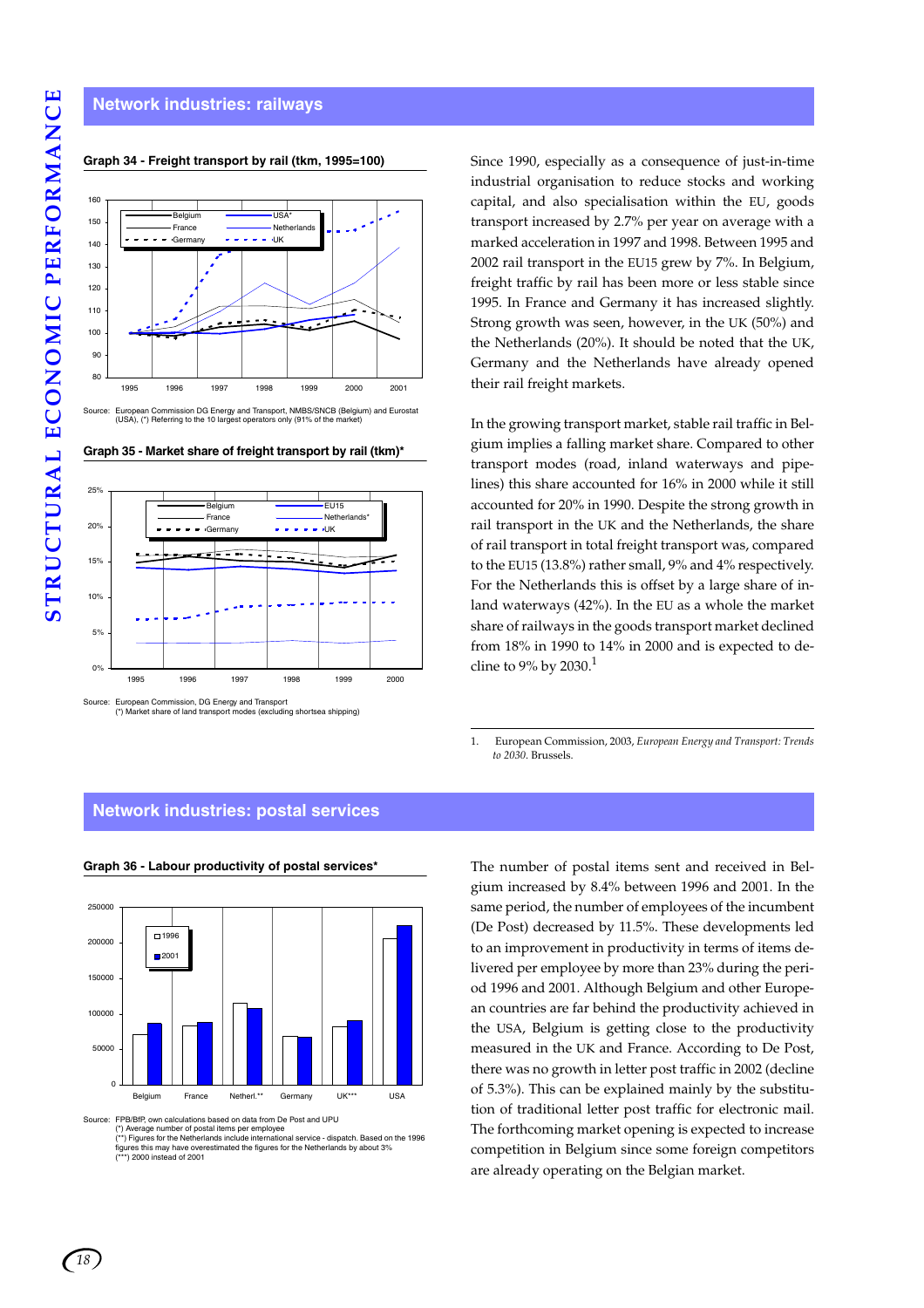This paper analyses climate change from an economic perspective. In accordance with economic theory, the main cause of climate change can be explained by the absence of markets for the services provided by the atmosphere.

The paper briefly discusses the reduction commitments agreed upon in the Kyoto Protocol in order to tackle this problem. It subsequently goes on to discuss the various market-based policy instruments that can be used to meet these Kyoto Protocol obligations. Emissions trading and taxes on greenhouse gas emissions are presented as cost-minimising instruments to lower emissions of greenhouse gases. Not only are the strengths and weaknesses of each individual instrument analysed but also the implications of using a mix of these instruments in the context of the Kyoto Protocol. This paper provides an economic background for those less familiar with these mechanisms. Policy-makers are the main target audience of this paper. It should allow them to better understand how they can utilise emissions trading and taxes efficiently within their climate change strategies.

While many papers limit themselves to explaining the virtue of one specific policy instrument, this paper goes beyond such an incomplete framework. It tries to give some insights in a complicated question that policymakers will face in the coming years:

*"How can the use of a mix of different policy tools, tailored to suit the various regulated sectors, minimise the cost of limiting or reducing emissions for society as a whole, and what part can the flexibility included in the international Kyoto Protocol through international emissions trading play in this*?"

For the first time countries are going to be legally obliged to limit their greenhouse gas emissions. This paper is a useful tool for those who will have to formulate an efficient response to this challenge. It is a result of the participation of the Task Force Sustainable Development of the Federal Planning Office in the Global Change Program of the *Federal Public Planning Service – Science Policy* in the context of a inter-disciplinary project named CLIMBEL (Climate change and instruments for emissions abatement in Belgium). The interdisciplinary group included the *Center of Operations Research and Econometrics* of the *Université Catholique de Louvain*, the *Institut d'Astronomie et Geophysique George Lemaître*, the *Centre du droit de la Consommation* of the *Université Catholique de Louvain* and the *Center for Economic Studies* of the *Katholieke Universiteit Leuven*.

*"A user's guide to economic instruments and international climate change policy: What role can they play in a Belgian climate change strategy?", W. van Ierland, Working Paper 3-03, November 2003. The paper will be available in Dutch and French in January 2004.*

## **Bio-demographic aspects of ageing and use of care by the elderly**

In the framework of the AGIR project carried out by the ENEPRI network and co-financed by the European Union, the Federal Planning Bureau has collected and analysed Belgian data about the evolution of the population within the period 1950-2050, the age when major life events occur and fitness at all ages through health life expectancy and disability-free life expectancy (Working Paper 10-03). Then, work has been done on the demand for and supply of health and nursing care for the elderly, also analysing the evolution of household composition and the labour market for women in particular, which are two factors influencing the possible provision of informal care (Working Paper 11-03).

The Belgian Federal Planning Bureau is one of the research institutes taking part in the AGIR project (Ageing, Health and Retirement in Europe) co-financed by the European Union under the Fifth Research Framework Programme and carried out in collaboration with seven other institutions in the ENEPRI network, with which the FPB is associated. The aim of the AGIR project is to study the extent to which the health and fitness of elderly people have improved, how elderly people make use of health care and the effects that ageing and the health status of the elderly can have on the decision to retire and on the future evolution of public health care and pensions expenditure. The FPB 's Working Papers 10-03 and 11-03 reflect the Belgian contributions to working packages 1 and 2 respectively of the AGIR Project.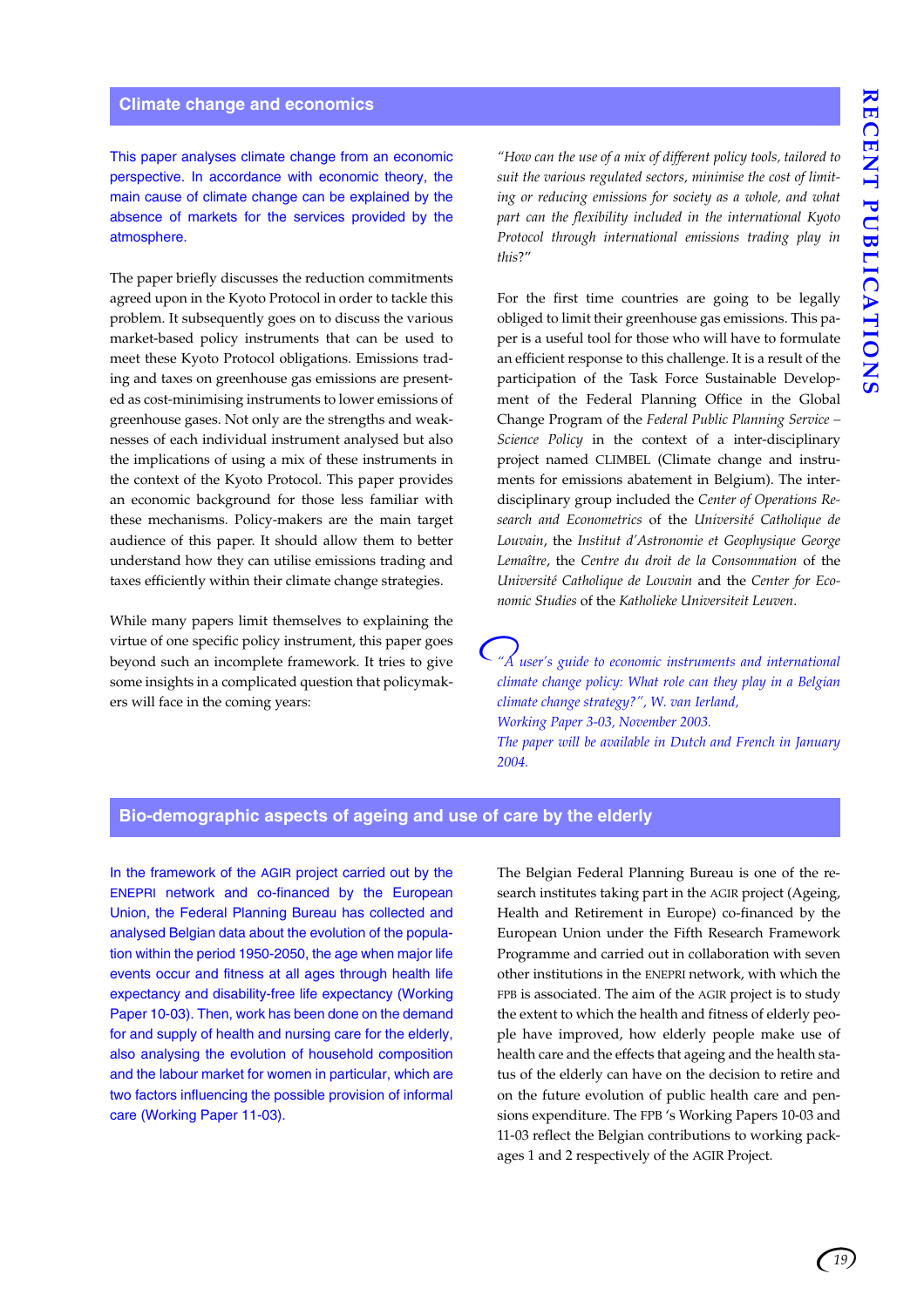#### **Working Paper 10-03**

After a thorough analysis of the evolution of the Belgian population as far back as 1950 and forecasts up to 2050, and looking at its basic components, especially fertility and mortality, various different ratios, the evolution of life expectancy at different ages, modal and median life duration, Working Paper 10-03 describes how ages at major events have changed in the past. Those events might be: completion of school, access to the first job, household formation, first child, retirement age and first widowhood.

Finally, Working Paper 10-03 sheds light on morbidity. Using the Belgian Health Interview Surveys, it synthesizes perceived health and disability on the basis of healthy life expectancy and disability free life expectancy. It also tries to evaluate whether there has been a reduction or increase in morbidity, or, in other words, whether people live longer in better or in worse health.

*"The AGIR project: Ageing, Health and Retirement in Europe. Bio-demographic aspects of ageing: Data for Belgium", J. Mestdagh, M. Lambrecht, Working Paper 10-03, July 2003.*

#### **Working Paper 11-03**

The objective is to study the use of health and nursing (long-term) care by the elderly, also making a distinction between care in institutions and informal care.

The first section analyses the demand for health care through contacts with doctors or specialists, admissions to hospital and duration of stays there. The second section examines the supply of health care, looking at the number of doctors, nurses, and so on.

Since the provision of informal health care depends largely on household composition and the extent to which people can rely on family members to take care of them, the third section studies the composition of households: average number and civil status of people in a household, number of elderly people living in their children's household.

The fourth and last section considers developments in the labour market. Participation rates and the evolution of part-time employment are linked to the possible provision of informal care. As more women enter the labour market, they have less time to care for others and this may be why more elderly people have to fall back on institutional care; yet the proportion of women working part-time also increases, which may mean that they then have more time to care for others, whether these are children or elderly people.

*"The AGIR project: Ageing, Health and Retirement in Europe. Use of health care and nursing care by the elderly: Data for Belgium", J. Mestdagh, M. Lambrecht, Working Paper 11-03, July 2003.*

### **On temporary recruitment subsidies in Belgium**

This working paper analyses two employment measures designed to temporarily subsidise the recruitment of certain categories of job seekers in Belgium through a reduction in employers' social security contributions.

The first measure ("plans plus/plusbanen") is mostly aimed at creating employment by giving financial assistance to self-employed people when recruiting their first employees. To be eligible, the recruit must be a job seeker receiving unemployment benefits or a job seeker (without benefits) for at least one year. The recruitment subsidy granted to the employer lasts for three years. The second measure ("plan avantage à l'embauche/voordeelbanen") specifically targets the recruitment of job seekers who are having major difficulties finding a job, particularly the long-term unemployed. This time the subsidy lasts for two years, and its amount varies according to some of the characteristics of the recruits.

Descriptive analysis of the duration of employment shows that beneficiaries of these two measures have less difficulty staying employed following their subsidised recruitment than non-beneficiaries. Nevertheless, after the first year, the employment exit rates of the two groups tend to converge and they are similar from the seventh quarter onwards. Thus, the measures being studied mostly stabilise the route taken by the benefici-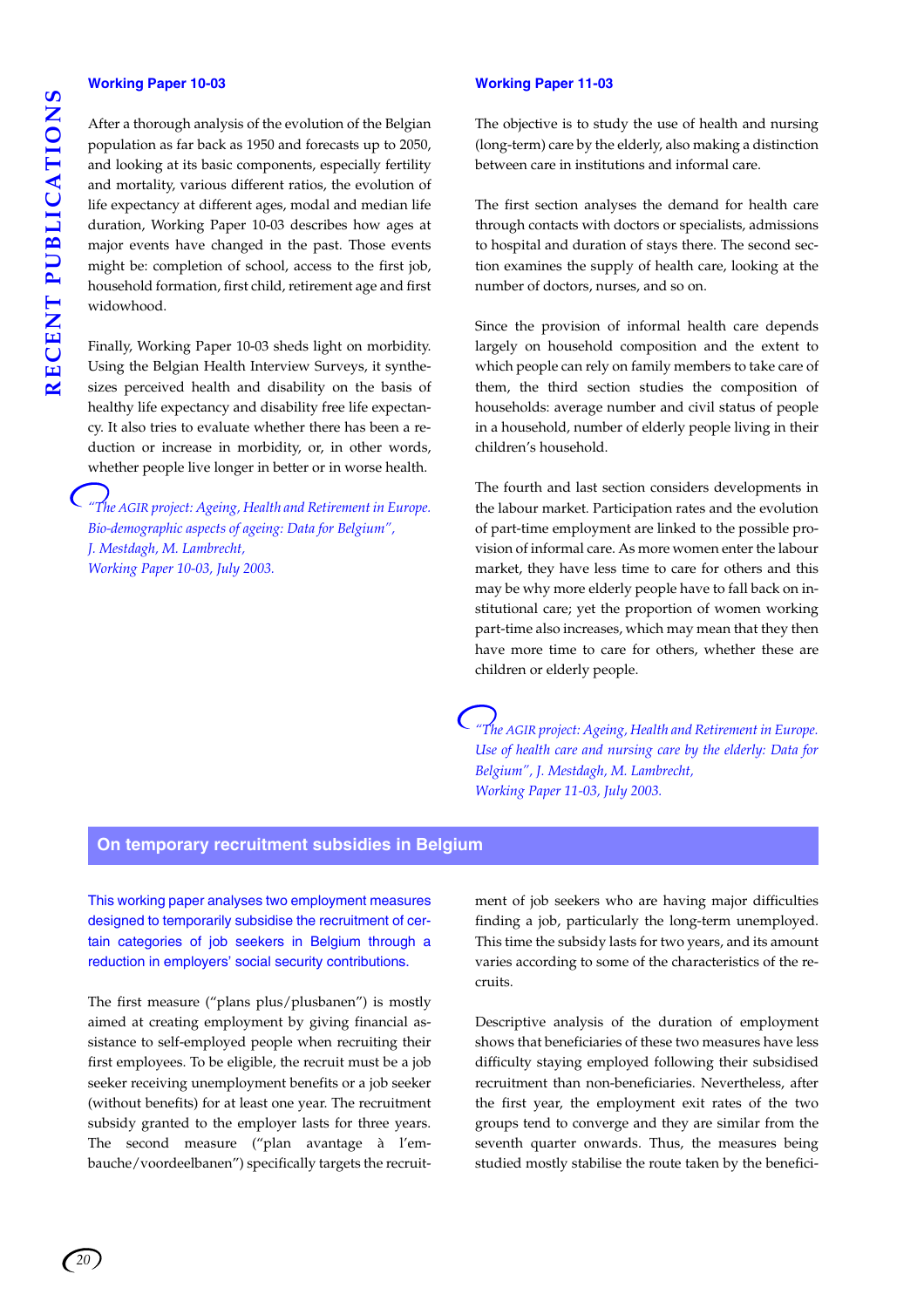aries in the labour market during the first year. Moreover, our data shows that there are important differences between the two measures in terms of the profile of the beneficiaries. Long-term unemployed job seekers benefit significantly less from the "plans plus" than from the "plan avantage à l'embauche".

The econometric analysis confirms these results. After controlling for observed and unobserved characteristics of the workers, their employers and the type of job, it appears that the two measures significantly reduce the probability of leaving employment. This impact is greater for the "plans plus" than for the "plan avantage à l'embauche". The potential presence of selection bias may, however, lead to overestimation (underestimation) of the impact of the "plans plus" ("plan avantage à l'embauche"). Nevertheless, our results are similar to those of other studies using Belgian data that show that temporary subsidies do not lead to the creation of precarious jobs.

*"Effets de certains subsides temporaires à l'embauche: une analyse micro-économique des plans plus et du plan avantage à l'embauche, M. López-Novella, Working Paper 16-03, September 2003.*

#### **The making of the economic budget**

This paper describes the institutional framework behind the so-called 'economic budget' and gives an overview of its uses. The economic budget refers to the short-term macroeconomic forecasts that serve as background for the preparation of the Federal Government's Revenue and Expenditure Budget. The paper also summarizes the methodology behind these forecasts and the instruments developed for the purpose of producing the economic budget.

The law of 21 December 1994 creates the Institute for National Accounts (INR/ICN) and defines its tasks. This Institute is responsible for the publication of official statistics on the past (national accounts and input-output tables, for instance) and also for the economic budget. The various tasks of the Institute are distributed to one of the three associated institutes, namely the National Statistical Office (NIS/INS), the National Bank of Belgium (NBB) and the Federal Planning Bureau (FPB). The preparation of the economic budget has been assigned to the FPB. The final approval and publication of the economic budget is done under the responsibility of the Board of Directors of the INR/ICN, after recommendations are received from a Scientific Committee, which includes the most important users of the economic budget.

The budgetary process takes place in two stages. In September of each year, an economic budget is prepared which serves as background for the next year's public revenue and expenditure budget. In February, an updated forecasting exercise is carried out which forms the basis for the budgetary controls in that year. Accordingly, the forecasting horizon of the economic budget is four to six quarters.

To allow the Government and Federal Agencies to prepare their budgets, a large number of macroeconomic variables have to be forecast. Both volumes and prices are important for the purpose of estimating public revenues and expenditures. Other crucial information concerns the breakdown of GDP from the angle of expenditure (into consumption, gross capital formation, exports and imports) and income (into wage sum, mixed income and gross operating surplus). It is also vital to gain some insight into the different stages in the economic process (generation, distribution, redistribution and use of income, and capital accumulation) in which economic agents (households, firms, general government and the rest of the world) are involved. Finally, the economic budget provides a detailed overview of expected developments in the labour market.

The quarterly macroeconometric model Modtrim serves as a central tool for producing the economic budget. The principal exogenous variables in the model cover the international environment (world trade, international prices of goods and services, oil prices, equity prices, exchange rates and interest rates), the socio-demographic context and the macroeconomic policy framework. A quarterly model is very well suited to business cycle analysis and short-term forecasting, for three main reasons. Firstly, working with a quarterly instead of a yearly model makes it possible to integrate explicitly all the quarterly information available. Secondly, using quarterly data means that carry-over effects can be taken into account much more precisely. Thirdly, the lag structure in relationships between economic variables can be captured more accurately.

Despite the fact that structural macroeconometric models have come under heavy fire during the past two dec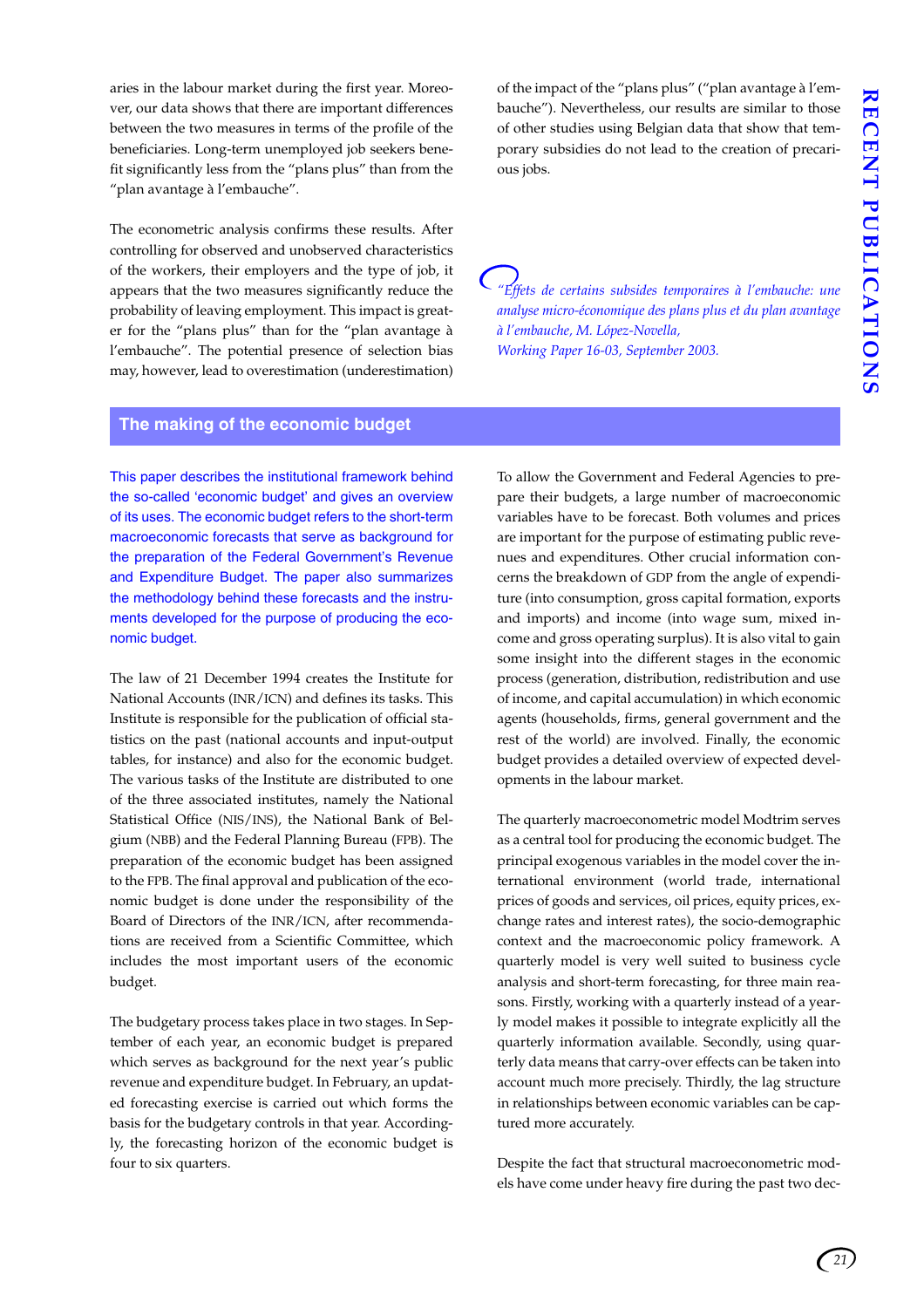ades, a number of factors have persuaded us to stick to traditional structural modelling. First of all, non-structural models (such as vector autoregressive models) can only produce acceptable forecasts for a limited number of endogenous variables on a very short forecasting horizon. Secondly, structural models not only deliver forecasts, but also play a pedagogical role because causal relationships between different economic aggregates can be explained, which can be useful in communication with policy-makers. Finally, such models make it possible to test the effects of alternative hypotheses relating to exogenous variables and the impact of policy measures.

The model's results, however, are adjusted on the basis of experts' views and are also adapted to take into account all the relevant information which cannot be incorporated directly into the model (including information summarized in a set of leading indicators). This additional information is introduced into the model through add-factors. This leads to a new model solution which is again scrutinized by the various sectoral teams. The advantage of this kind of strategy is that coherent macroeconomic forecasts are produced without relying solely on the behavioural equations of the model.

*"De opmaak van de economische begroting: een handleiding", "Tout savoir sur la confection du budget économique", L. Dobbelaere, B. Hertveldt, E. Hespel, I. Lebrun, Working Paper 17-03, October 2003.* 

#### **Input-output tables: an analysis tool**

According to the terms of the law of December 1994, the Institute for National Accounts has given the task of compiling input-output tables to the Federal Planning Bureau. In accordance with the Eurostat calendar, the table for 1995, compiled according the European system of accounts ESA 1995, was transmitted in early 2003. This working paper is an extension of the input-output technique, focusing on its most common applications.

As a reminder, the input-output table describes in great detail the activities involved in domestic production and the transactions involved in the products of an economy. It points out the inter-relationships between the various industries by revealing goods and services used in the production of other goods and services, and the final uses of products. It also indicates the production cost structure of various industries.

The input-output table therefore constitutes a useful analysis tool. Indeed it makes it possible to calculate direct indicators relative to the structure of the economy. On top of this, according to specific assumptions, it makes it possible to measure the direct and indirect effects of external shocks on the various industries involved in the economy. The cumulated costs and the multipliers developed in this working paper are two of the analyses usually carried out on the basis of the input-output table. The cumulated costs technique transforms the elements of final demand into remuneration of national production factors and intermediate imports. In other words, the technique cumulates the value added absorbed in the process of manufacturing a product and all the value added needed to produce the inputs needed by this product. This is balanced by the imports. The multiplier compares the cumulated effect, which is calculated in this way, with the direct effect that can be measured directly.

The direct indicators calculated in this study provide a general overview of the cost structure of the Belgian economy in 1995, the level of productivity of goods and services and the degree of exposure to international competition.

The results of the cumulated costs analysis indicates which products or components of locally produced commodities for final demand have the more content in terms of value added or intermediary imports. The exercise extends to the study of the energy and information contents of the various final uses elements. It shows the relatively high energy content of goods and the relatively high information content in services and investments.

The last section deals with the multipliers of production, value added and employment. For example, it was found that industry induced some 250,000 jobs in services in 1995, and that final demand in services was more labour-intensive (19 jobs /million euros) than demand for goods with 11 jobs /million.

*"Quelques applications à l'aide du tableau entrées-sorties 1995", L. Avonds, V. Deguel, A. Gilot, Working Paper 18-03, October 2003.*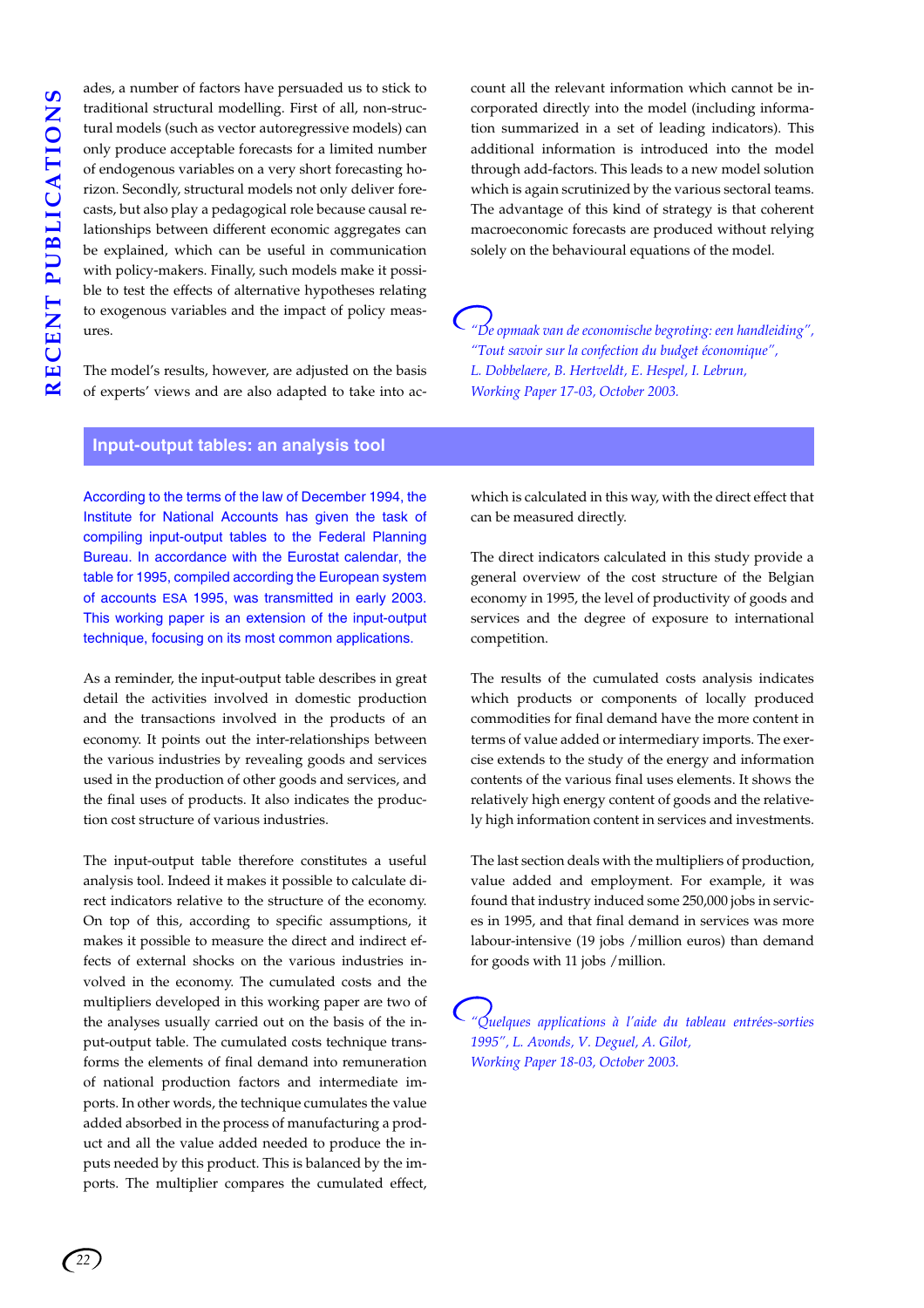## **An attempt to compare the input-output tables for 1990 and 1995**

This paper is the result of an attempt to compare the input-output tables for 1990 and 1995. The aim, of course, is to discover economic changes. This research was done with the necessary caution because the tables have different underlying accounting systems.

A comparison between the new input-output table for 1995 (published in February 2003) and the previous one for 1990 is hampered by the different backgrounds of the two tables. The new table for 1995 is based on the new system of national accounts, characterized by different concepts, classifications, definitions and basic statistics. When comparing the two tables, as they are published in their descriptive form there is a danger of drawing the wrong conclusions. In order to get around this difficulty a special version of the table for 1995 was produced. In this version the table for 1995 was converted as far as possible to the rules of the old system of national accounts.

A further remedy was to carry out a comparison of the analytical forms of the table for 1990 and the special version for 1995 rather than the descriptive ones. Analytical forms of input-output tables reproduce so-called cumulated cost structures of industries (including indirect effects of suppliers) while descriptive tables only reproduce direct cost structures. All this could not, however, completely eliminate the underlying conceptual differences between the two tables. Caution is therefore still required in the interpretation of the results.

It is immediately obvious that the total final uses of domestic output have a slightly higher content of value added in 1995. The reason for this is clear. The share of services in final uses has increased and services have a higher value added content than goods.

Goods producing industries generally show increased value added content. A majority of these industries do have a higher recourse to foreign suppliers within their own sector of activity but this phenomenon is surpassed by a greater increase in the intermediate use of domestically produced business services.

In general a lower content of value added can be seen in those industries that produced services in 1995. They also showed higher intermediate use of domestically produced business services but this increase was weaker than in the goods producing industries and is generally more than compensated by the higher total content of intermediate imports. The latter is caused not only by greater use of foreign suppliers within their own activity branch but also by changes specific to each industry.

*"Een poging tot vergelijking van de Input-Outputtabellen van 1990 en 1995", L. Avonds Working Paper 19-03, October 2003.*

## **An Economic Analysis of the Production and Distribution of Alcoholic Beverages**

This paper shows the evolution of the demand for and production of alcoholic beverages between 1995 and 2000 and measures the GDP contribution and employment generation of the production and distribution of alcoholic beverages in Belgium in an input-output framework.

The first part shows the production, import, export and domestic use of beer, malt and distilled and non-distilled alcoholic beverages for the years 1995 and 2000. The data shown are consistent with data from the national accounts for 1995 and 2000. In 2000, brewers represented almost 94% of value added in the alcoholic beverages industry.

The production of beer rose in the period 1995-2000, despite a stagnation of domestic use in value terms. The increase in the production level is fully attributable to the increase in exports of beer. Between 1995 and 2001, beer exports saw an annual growth rate of 7.8%, which is more than the growth rate of 5.6% in the food and beverages industry as a whole. The first part also gives figures for direct value added creation by the alcoholic beverages industry. This industry's share of total value added fell from 0.35% in 1995 to 0.30% in 2000. This was due to a fall in production of other alcoholic beverages.

The second part draws upon the 1995 Belgian input-output table to compile the contribution to GDP of the production and distribution of alcoholic beverages.

The domestic production of alcoholic beverages was estimated to make a GDP contribution of 0.72%. This involves a direct effect of 0.53% and an indirect effect (through its chain of suppliers) of 0.19%. The difference between the 0.53% of GDP and the 0.35% of total value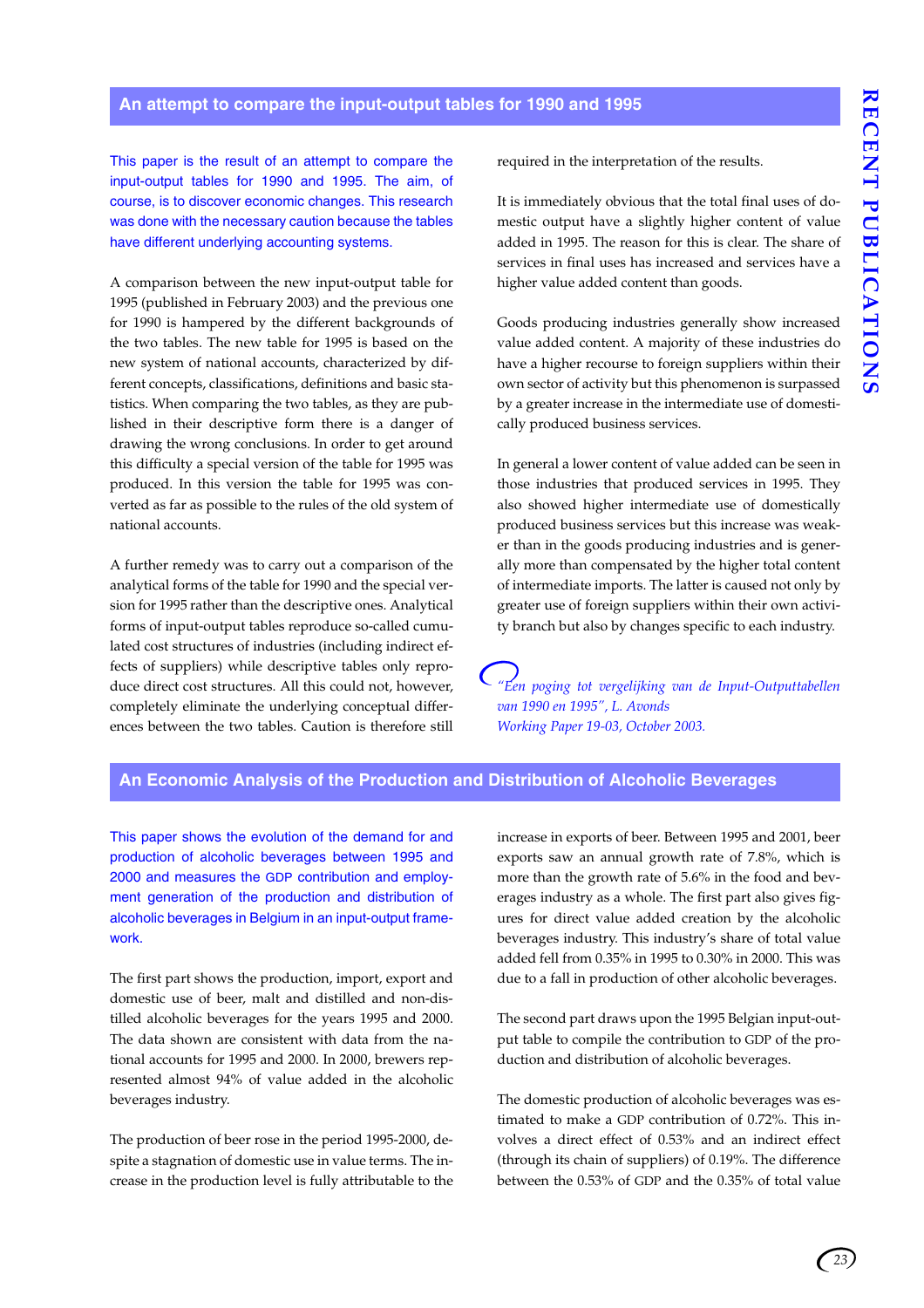added mentioned earlier is accounted for by excise and VAT tax revenues on the domestic use of alcoholic beverages produced in Belgium.

The direct and indirect employment created by the production of alcoholic beverages was estimated at 14,494 persons, which is 0.37% of total employment in 1995.

With respect to the distribution of alcoholic beverages, a distinction was made between the distribution margins realised by the wholesale and retail trade, and the implicit distribution margins realised by hotel, restaurant and beverage serving services. A further distinction was made between distribution margins on alcoholic beverages produced in Belgium and those on imported alcoholic beverages.

Thus, the distribution of domestically produced alcoholic beverages by wholesalers and retailers contributed about 0.17% to GDP, while the implicit distribution margins on alcoholic beverages by hotel and restaurant services were estimated at 0.97% of GDP. These percentages include direct and indirect effects, as well as VAT and other tax revenues. The distribution margins and taxes on imported alcoholic beverages are responsible for an additional 0.39% of GDP.

The total employment generated by the distribution of alcoholic beverages, was estimated at 91,821 persons, which is 2.39% of total employment. This number includes 15,787 persons involved in the distribution of imported alcoholic beverages. These employment figures include self-employed persons and part-time workers.

*"Een economische analyse van de productie en distributie van alcoholische dranken", "Une analyse économique de la production et de la distribution de boissons alcoolisées" L. Avonds, B. Van den Cruyce, Working Paper 20-03, November 2003.*

## **Geographical and urban dynamics of employment in Belgium: main driving forces and impact of ICT**

This paper should be seen as the second step in a study on the impact of Information and Communication Technologies (ICT) on the geographical concentration of economic activities in cities, which is being financed by the Belgian Federal Science Policy Office. After a first working paper carrying out a descriptive analysis of geographical and urban concentration of economic activities in Belgium, the present study tries to test some determinants explaining the geographical and urban pattern of employment growth in Belgium, using an econometric model and data on wage and salary earners from townships covering the 1987-2000 period.

For the period under investigation, we observe, as in many industrialized countries, stronger employment growth on the fringe of cities and even outside city regions than in city centres. In other words, the urban polarisation of employment in Belgium is continuing to decline, following the trends already seen for the location of households. Testing factors found in the literature to account for this, we prove that the geographical evolution of final demand is indeed one of the main driving forces of employment location, especially in the tertiary sector. Other important determinants are location near the international airport in Zaventem, local tax levels on properties, and above all the area growth of business parks in the inner and outer periphery of urban centres. The growth of economic activities is taking a more extensive spatial form, and this makes the urban centres relatively unattractive because they have already reached saturation levels.

Several problems are associated with employment sprawl: weakening of agglomeration effects on innovation and productivity, sharp reduction of green fields, a growing number of "brownfields" in some urban centres, and above all foremost unsustainable patterns of transport for both goods and persons, leading to congestion and pollution. We therefore propose some policy recommendations promoting the attractiveness of urban centres and encouraging an efficient organisation of future job locations, by differentiating firms on the basis of their mobility profiles. The level of urban amenities also needs to be improved in order to attract new firms,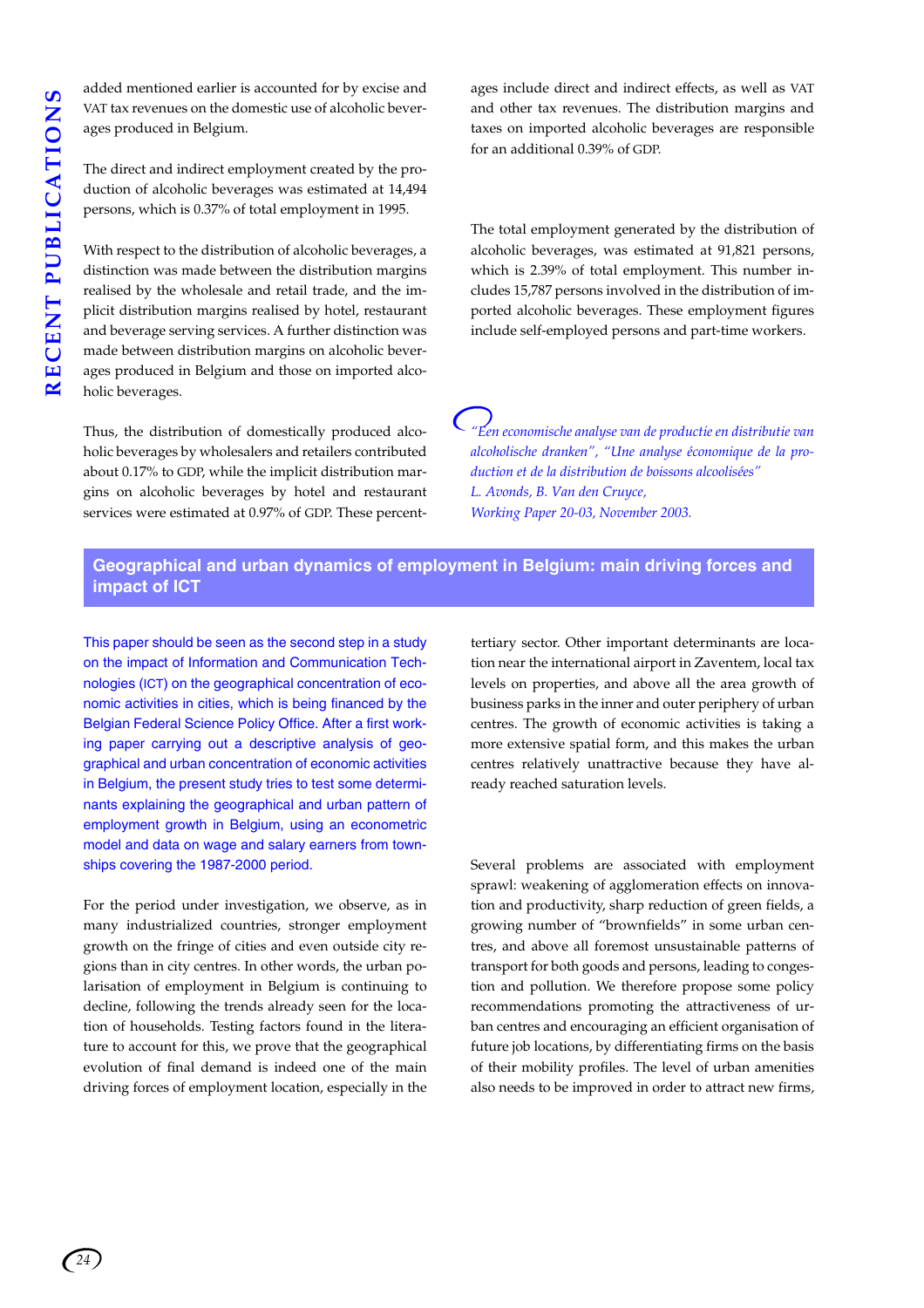and in a second stage the creation of new office space can be carefully considered.

In a final part we study the impact of ICT on job location: does it foster further urban depolarisation or can it bring jobs back to city centres? Examining the location of ICT-linked activities for the recent 1994-2000 period reveals two opposite effects: ICT producing branches are growing more quickly in urban centres, but ICT using branches prefer a location on the fringe of city regions. These opposite trends need to be further assessed and

confirmed on a longer time span before considering some policy implications.

*"Dynamique géographique de l'emploi en Belgique. Déterminants et impact des TIC", J. Decrop, Working Paper 21-03, November 2003.*

## **Subsidiaries of Belgian companies in foreign countries: the Belmofi-database**

This working paper describes how the 'Belmofi' database was updated. The Belmofi database contains the subsidiaries of Belgian firms that are based in foreign countries. This study also gives an overview of the conclusions that can be drawn from this database. An abstract of those conclusions is given below. Special attention has been paid to subsidiaries of Belgian firms in developing countries.

A number of different sources have been used to update this database. First, the consolidated annual accounts of firms were used as basis for the database. Then information from an internal database of the Central Balance Sheet Office was added. In a next step information from the KULeuven was integrated. Finally, the information collected from embassies was added. All this information is collected from active firms in 2001.

The Belmofi database includes 15,742 foreign subsidiaries from 4,886 parent companies. These subsidiaries cover 144 countries around the world. The subsidiaries are mainly concentrated in Europe. Belgium's neighbouring countries are attracting a particularly large number of firms; half of the total amount of subsidiaries are based in those countries. Limited companies, companies with more than thousand employees and companies that are based in Brussels are more likely to have a subsidiary abroad. Compared to the services sector, the industrial sector has the biggest share of parent companies with subsidiaries abroad.

Belgian companies invest most in developed countries. Only 7.8% of the subsidiaries are based in developing countries (these countries are classified by gross national income per capita). The amount of subsidiaries in developing countries rose by only 9% during the last 6 years, in comparison to a total rise in the number of subsidiaries of 71%. The preferred developing countries are China and Romania; those two countries also saw the biggest rises. Developing countries attract relatively more Belgian parent companies from the industrial sector than from the services sector.

When comparing the 1995 results with those for 2001, not many changes are seen in the geographical distribution of the subsidiaries, but there has been a general rise in the number of subsidiaries and parent companies.

*"Filialen van Belgische ondernemingen in het buitenland: De BELMOFI-databank", A. Joos, H. Spinnewyn, Working Paper 22-03, December 2003.*

*25*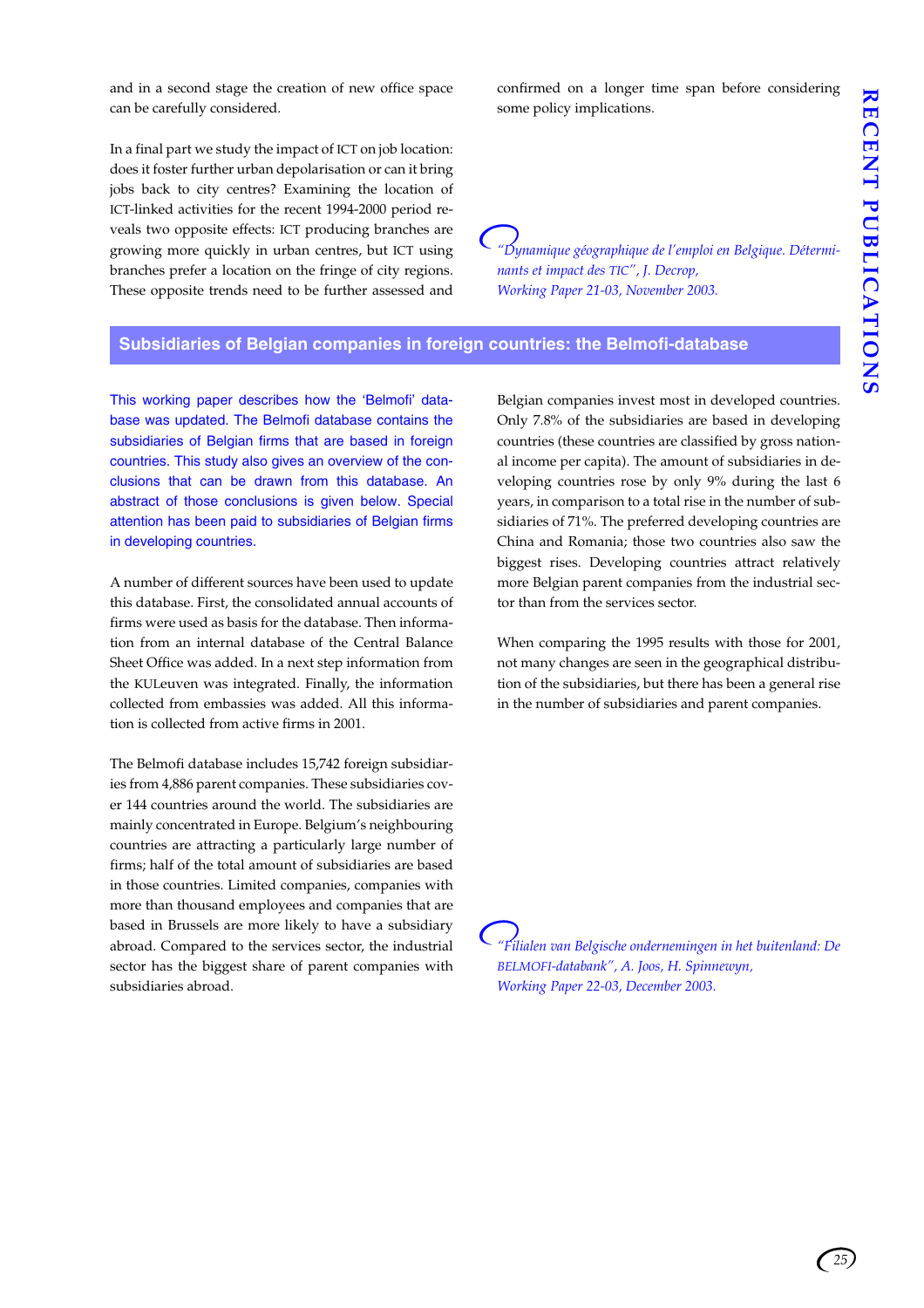## **Other Recent Publications**

| Economic forecasts 2004, September 2003 |  |
|-----------------------------------------|--|
| (available in Dutch and French)         |  |

"Informatie- en communicatietechnologie in België: Analyse van de economische en sociale impact" / "Les technologies de l'information et de la communication en Belgique : analyse des effets économiques et sociaux". June 2003, Kluwer - Mechelen. G. Dekkers, C. Kegels (Eds.)

#### Planning Paper 93, June 2003

"De Belgische Milieurekeningen - Les comptes environnementaux en Belgique" G. Vandille, B. Van Zeebroek

#### Working Paper 9-03, July 2003

"The international transmission of shocks - Some selected simulations with the NIME model" E. Meyermans

#### Working Paper 12-03, August 2003

"An assessment of the risks to the medium-term outlook of the Belgian international economic environment - Simulations with the NIME model" E. Meyermans, P. Van Brusselen

#### Working Paper 13-03, September 2003

"Een nieuw macro-econometrisch arbeidsmarktmodel: schatting, basissimulatie en arbeidsmarktbeleids-simulaties"

K. Hendrickx, C. Joyeux, M. Lopez-Novella,

L. Masure, P. Stockman

#### Working Paper 14-03, September 2003

"Een macro-economische evaluatie van de werkgeversbijdrage-verminderingen in 1995-2000" C. Joyeux, P. Stockman - Augustus 2003

#### Working Paper 15-03, August 2003

"TIC, nouveaux standards transactionnels et fiscalité. Défis et perspectives" M. Saintrain

### **Research in progress**

#### The NEMESIS model

In collaboration with a network of European research institutions, the FPB is developing an international macro-sectoral econometric model. Present developemnts include an extension to new geographical areas (US, Japan) and an upgrade of the modelling of public finances. A new baseline and variants concerning energy, environment and R&D policies are being prepared. *contact: fb@plan.be*

#### Cities and regions

The aim of the research is to get an insight in the specialisation and dynamism of cities and regions in Belgium. Structural changes in the sectoral composition of the Belgian economy is taken into account. On a regional level, the Belgian regions are compared with some other major European regions. On a city and town level, a study on the factors determining the location of economic activities and the location of households is undertaken. *contact: dd@plan.be*

#### Long-term energy projections

The FPB is updating its long-term energy projections for Belgium. The aim is to describe the present situation and make projections up till 2020/2030 for energy demand and supply. Alternative scenarios (renewable energy, nuclear energy, transport demand, etc.) will also be analysed. The results will be presented in a colloquium at the beginning of next year.

*contact: dg@plan.be*

#### Reforms in network industries

The FPB analyses the economic impact of reforms in network industries in Belgium. The aim is to get a better understanding of the main economic mechanisms at play, to benchmark the Belgian situation with other European countries and to quantify the economic impact of the reforms. *contact: jvdl@plan.be*

#### The NIME model

The NIME model is the macro-econometric world model of the FPB. On-going research includes a new specification for the natural rate of unemployment, labour supply, and gross capital formation, and the introduction of a separate block for the EU accession countries. Future studies will focus on the impact of labour market policies and on medium term scenarios for the Belgian international economic environment.

*contact: em@plan.be, pvb@plan.be.*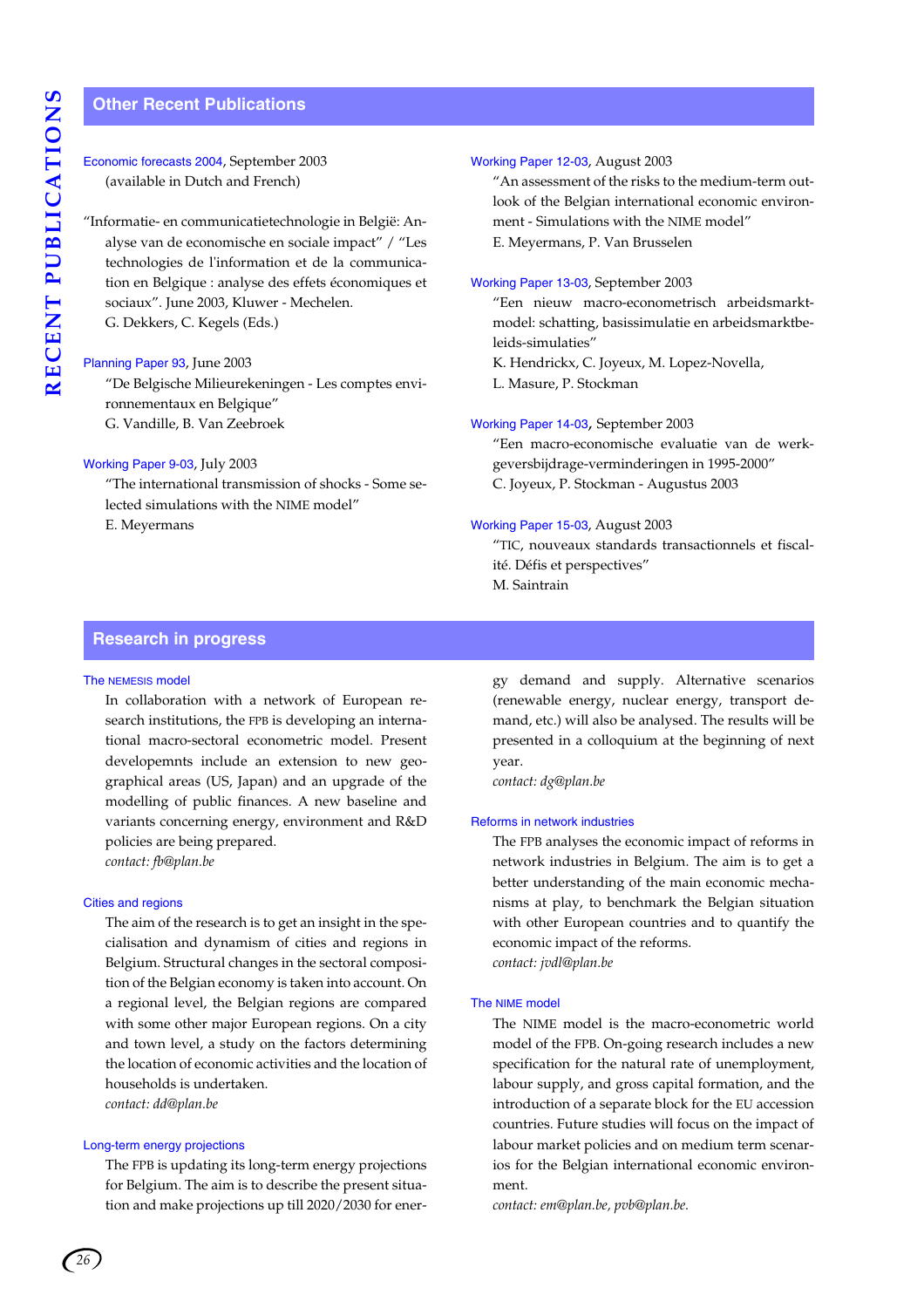*27*

## **Recent history of major economic policy measures**

| October 2003     | The European Commission has taken a major step in the modernisation of EU competition policy by inviting<br>Member States and all interested parties to comment on a new Regulation adopted by the EU Council. This reg-<br>ulation will come into force in May 2004. It is a thorough overhaul of the implementation of the anti-trust rules,<br>and will have far-reaching effects on the way the national competition authorities work.<br>The 2004 federal budget contains measures implementing different policy initiatives from the July 2003 govern-<br>ment agreement. They mainly involve the timing and the mechanism involved in the new reductions in social se-                                                                                                                                                                                                                                                                                                                                                                                                                                                                                                                                                                                      |
|------------------|--------------------------------------------------------------------------------------------------------------------------------------------------------------------------------------------------------------------------------------------------------------------------------------------------------------------------------------------------------------------------------------------------------------------------------------------------------------------------------------------------------------------------------------------------------------------------------------------------------------------------------------------------------------------------------------------------------------------------------------------------------------------------------------------------------------------------------------------------------------------------------------------------------------------------------------------------------------------------------------------------------------------------------------------------------------------------------------------------------------------------------------------------------------------------------------------------------------------------------------------------------------------|
|                  | curity contributions (SSC), different tax measures and decisions relating to new expenditure in health care<br>insurance.<br>A package of additional employer SSC reductions has been announced, amounting to 0.4bn euro in 2004 and<br>0.8bn euro in 2005. Some of these will be delivered by modifying the technical parameters for structural SSC,<br>while other initiatives will target specific labour categories: at the very low-wage end, at the very high-wage end<br>on top of the structural reduction in employer SSCs, and young poorly skilled first-time job-seekers. The previ-<br>ously planned and budgeted streamlined system of employer SSC reduction programmes will take effect from<br>2004 onwards.                                                                                                                                                                                                                                                                                                                                                                                                                                                                                                                                      |
|                  | Employment should also benefit from a number of other measures (extension of the service voucher system, etc.).<br>The government intends to reinforce the fight against tax evasion and to ensure an improvement in the collection<br>of taxes. Moreover, the government is planning to introduce a special temporary tax aimed at legalizing financial<br>assets held abroad which have illegally escaped taxation until now. These measures account for about 1.1bn euro<br>in the 2004 budget. Besides other one-shot measures, measures accounting for about 0.4bn euro include signifi-<br>cantly higher increased energy and tobacco taxation and increases in certain financial asset-related taxes.<br>The increase in health care public expenditure (4.5% in real terms in 2004) is aimed at meeting the growing needs                                                                                                                                                                                                                                                                                                                                                                                                                                  |
|                  | of the sector (mainly financing of hospitals and health care workers). There are also some new, smaller measures<br>targeting specific categories of (young) sick people and specific diseases (chronic diseases etc.).<br>Thanks to a financial transfer from Belgacom (3.6bn euro in 2003 and 1.4bn euro in 2004) in exchange for the<br>take-over of its pension charges by the State, the government expects the budget to be in surplus in 2003 (0.2% of<br>GDP) and in balance in 2004.                                                                                                                                                                                                                                                                                                                                                                                                                                                                                                                                                                                                                                                                                                                                                                      |
| September 2003   | The federal and regional governments reach an agreement on the prefinancing of railway infrastructure. This<br>means that the regions are given some flexibility in stating their priorities in the execution of the 2002-2014 invest-<br>ment plan.                                                                                                                                                                                                                                                                                                                                                                                                                                                                                                                                                                                                                                                                                                                                                                                                                                                                                                                                                                                                               |
| August 2003      | The European Commission considers that a 300 euro million capitalisation for the postal incumbent (De Post/La<br>Poste) does not constitute unwarranted state aid, because the company still finances parts of its public service ob-<br>ligations from its own funds.                                                                                                                                                                                                                                                                                                                                                                                                                                                                                                                                                                                                                                                                                                                                                                                                                                                                                                                                                                                             |
| <b>July 2003</b> | The new coalition at the federal level presents a new medium term budgetary framework: for public administra-<br>tions as a whole, the budget should be in balance in 2003 and 2004 and move towards a surplus (0.3% of GDP in<br>2007). The public debt ratio should be below 90% in 2007, taking the Belgacom pension fund into account and in-<br>cluding the debt of the national railways company (7.8 billion euros). Social security should be in balance, and an<br>increased contribution from the Regions and the Communities towards the budgetary consolidation is envisaged.<br>This budgetary framework should be consistent with a real average growth rate in primary expenditure by the<br>federal administration of 1.2% yearly and new investment in public enterprises (notably the national mail and<br>railways companies). The tax burden should continue to decline, mainly thanks to the gradual implementation of<br>the 2001 personal income tax reform. Increased taxation on energy consumption should be compensated by a re-<br>duction of some lump-sum taxes on vehicles. Financial assets invested abroad and having hitherto escaped taxa-<br>tion, could be legalized by paying a special tax and reinvesting them in Belgium. |
|                  | With regard to social security, provision is made for a real average growth rate in public expenditure on health<br>care of 4.5% yearly and new reductions in social security contributions from 2004 onwards (0.8 billion euros); the<br>new coalition plans to increase some benefits (ceilings, minimum benefits) and to improve social insurance for the<br>self-employed.                                                                                                                                                                                                                                                                                                                                                                                                                                                                                                                                                                                                                                                                                                                                                                                                                                                                                     |
|                  | Job creation should be encouraged by various measures, notably through lower social security contributions. An<br>"employment conference" will be set up and should lead to the implementation of a package of eight measures<br>proposed by the government. The new coalition expects employment to be increased by 200,000 during the next<br>four years.                                                                                                                                                                                                                                                                                                                                                                                                                                                                                                                                                                                                                                                                                                                                                                                                                                                                                                        |
| <b>June 2003</b> | The ECB decides to lower its main refinancing rate by 50 basis points, from 2.5% to 2.0%.                                                                                                                                                                                                                                                                                                                                                                                                                                                                                                                                                                                                                                                                                                                                                                                                                                                                                                                                                                                                                                                                                                                                                                          |
|                  | The opening of the electricity and gas markets was completed in the Flanders region, which covers two thirds of<br>the Belgian population. All Flemish customers, both industrial and household, now have a free choice of energy<br>supplier. To avoid an excessively dominant position being occupied by the incumbent (Electrabel) the national<br>competition authority initiated some measures, including the auction of part of the incumbent's virtual produc-<br>tion capacity.                                                                                                                                                                                                                                                                                                                                                                                                                                                                                                                                                                                                                                                                                                                                                                            |
| October 2002     | The federal budget also includes a 300 million euro increase in capital for the postal company De Post / La Poste.<br>This sum will come from the Federal Participation Company, and had already been reserved for De Post for a few<br>years. It will be used for modernisation of the company.                                                                                                                                                                                                                                                                                                                                                                                                                                                                                                                                                                                                                                                                                                                                                                                                                                                                                                                                                                   |

A more complete overview of "Recent history of major economic policy measures" is available on the FPB web site (http://www.plan.be)